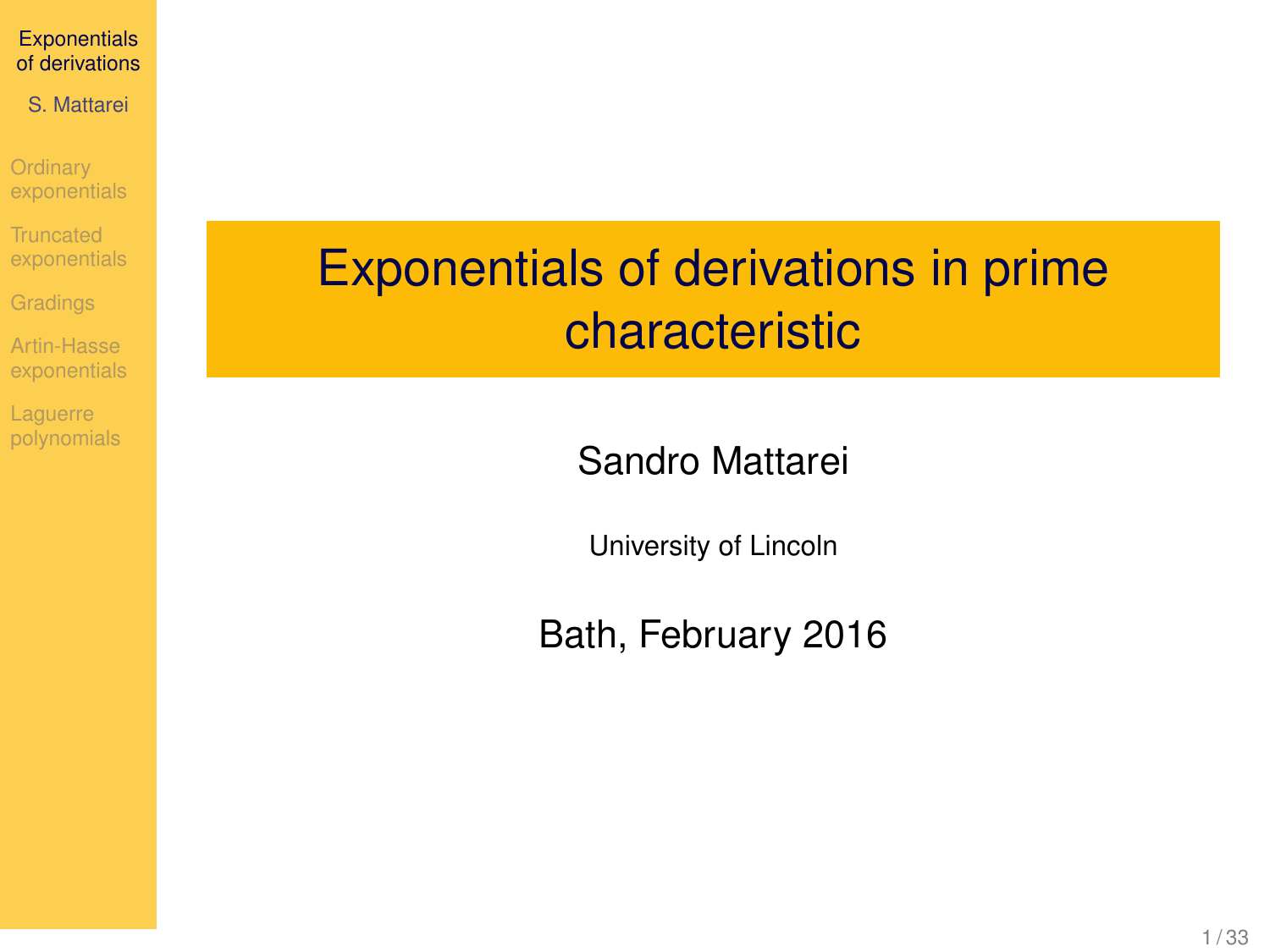### S. Mattarei

**Ordinary** [exponentials](#page-3-0)

Truncated [exponentials](#page-7-0)

**[Gradings](#page-12-0)** 

Artin-Hasse [exponentials](#page-15-0)

Laguerre [polynomials](#page-20-0)

### Taking a break from maths:

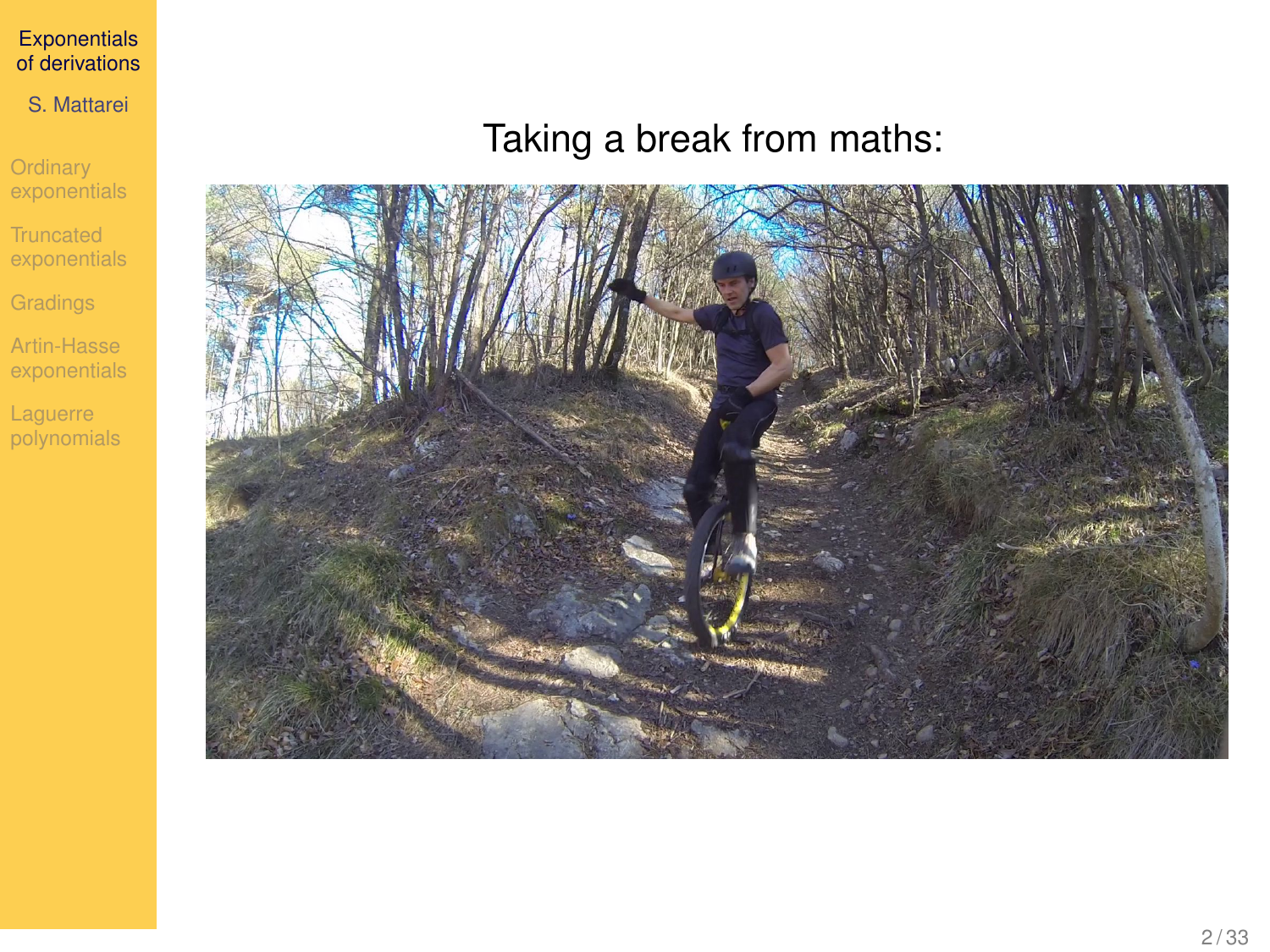## **Summary**

### **[Exponentials](#page-0-0)** of derivations

- S. Mattarei
- **Ordinary** [exponentials](#page-3-0)
- **Truncated** [exponentials](#page-7-0)
- [Gradings](#page-12-0)
- Artin-Hasse
- **Laquerre** [polynomials](#page-20-0)
- 1 [Traditional exponentials in characteristic zero](#page-3-0)
- 2 [Truncated exponentials](#page-7-0)
- **3** [Application to gradings of algebras](#page-12-0)
- 
- 4 [Artin-Hasse exponentials](#page-15-0)
- **5** [Laguerre polynomials](#page-20-0)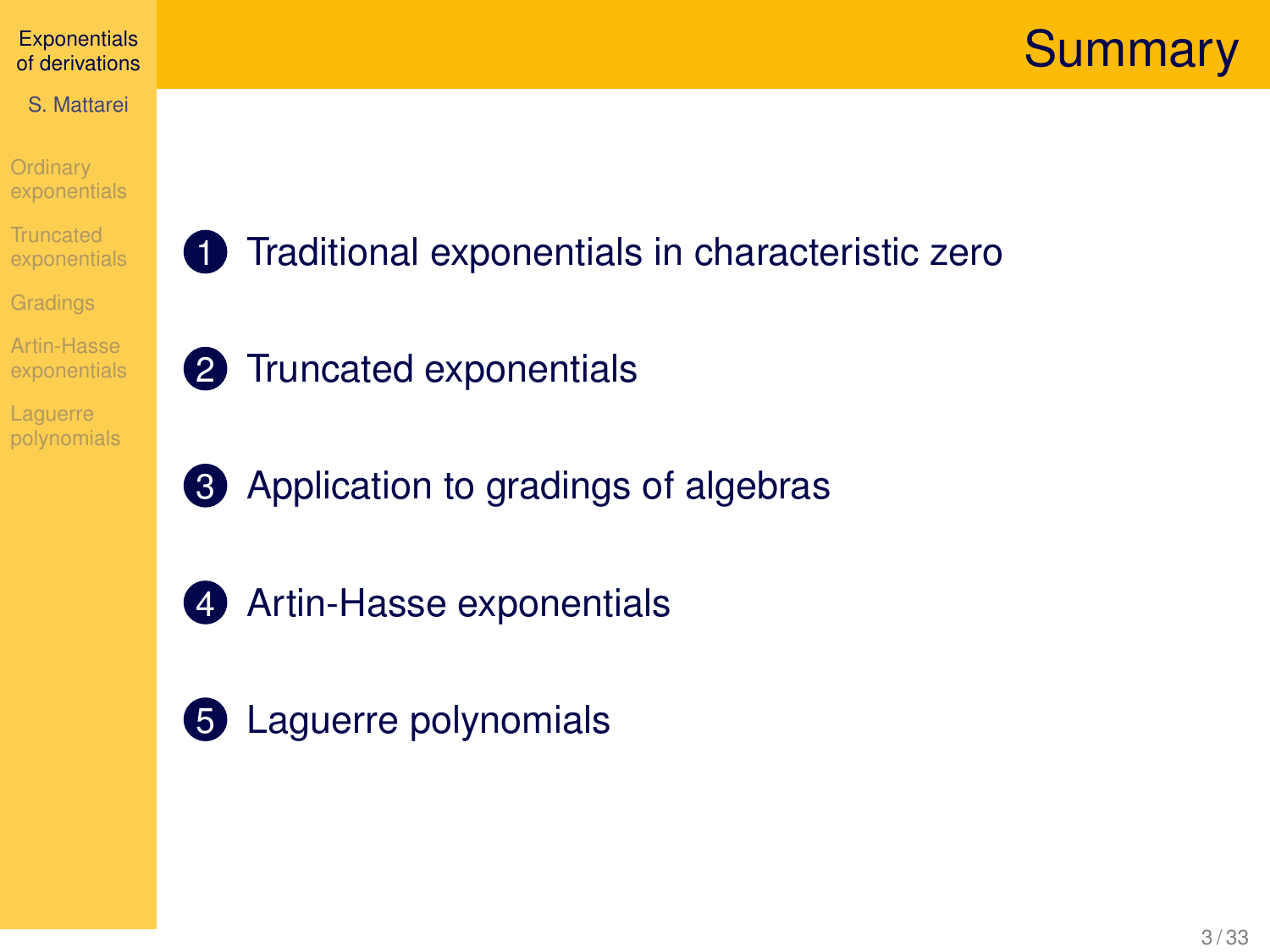S. Mattarei

### **Ordinary** [exponentials](#page-3-0)

Truncated

Artin-Hasse

**Laquerre** 

## Derivations and automorphisms

<span id="page-3-0"></span>Let *A* be a non-associative algebra over a field *F*.

• A derivation of A is a linear map  $D : A \rightarrow A$  such that

 $D(a \cdot b) = (Da) \cdot b + a \cdot (Db)$ , for  $a, b \in A$ .

### Lemma

*Assume* char(*F*) = 0*. If D is a nilpotent derivation of A, then*  $\exp D = \sum_{k=0}^\infty D^k/k!$  *is an automorphism of A.* 

• *D* being a derivation is equivalent to

$$
D\circ m=m\circ(D\otimes \mathrm{id}+\mathrm{id}\otimes D),
$$

where  $m: A \otimes A \rightarrow A$  is the multiplication map.

• The Lemma follows from

$$
\exp(X + Y) = \exp(X) \cdot \exp(Y)
$$

after setting  $X = D \otimes id$  and  $Y = id \otimes D$ .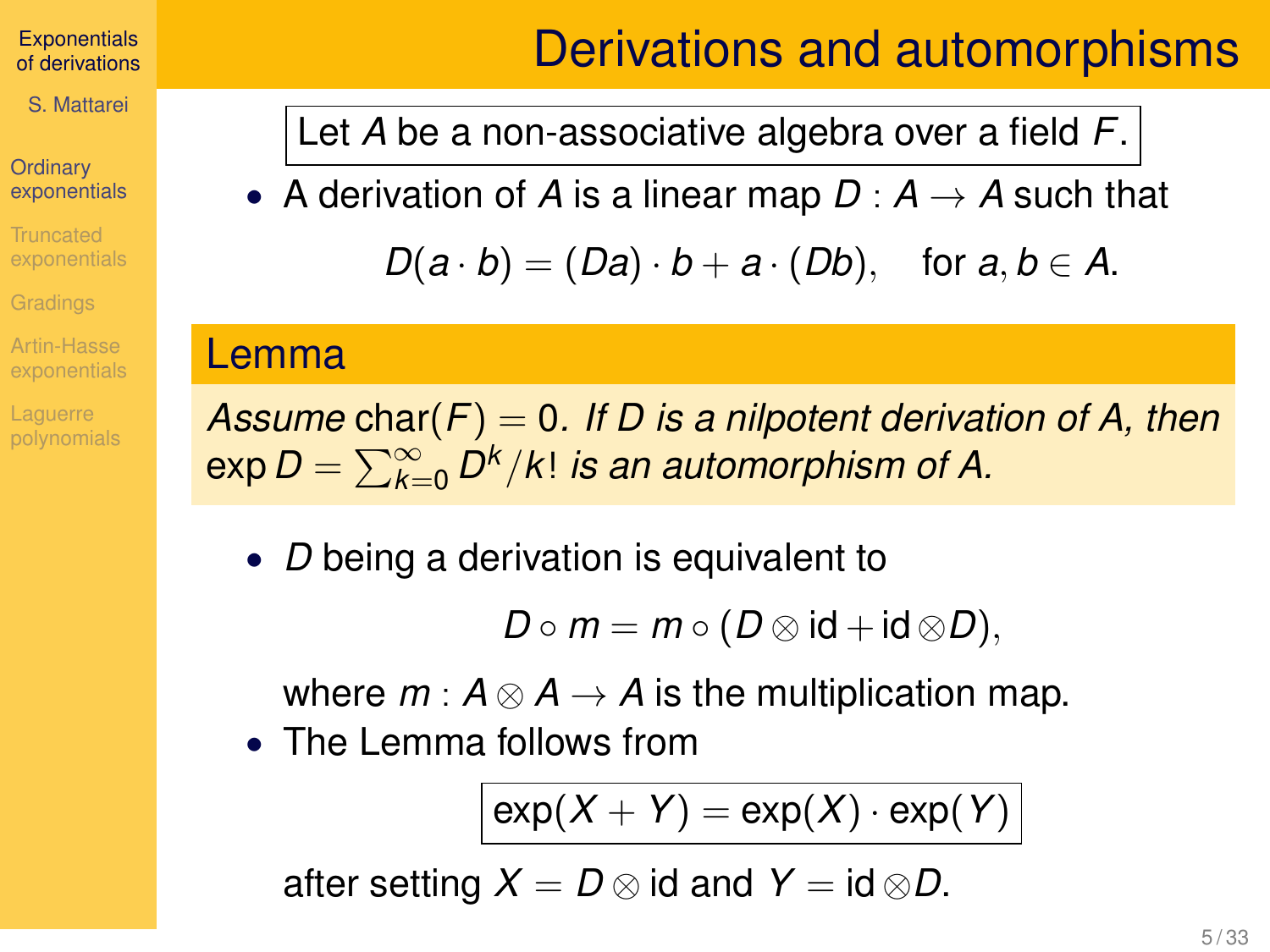## Proof of the Lemma

### **[Exponentials](#page-0-0)** of derivations

S. Mattarei

### **Ordinary** [exponentials](#page-3-0)

**Truncated** [exponentials](#page-7-0)

Artin-Hasse

**Laquerre** [polynomials](#page-20-0)

### Proof.

### Because

$$
D^k\circ m=m\circ (D\otimes \mathsf{id}+\mathsf{id}\otimes D)^k
$$

for  $k > 0$ , we have

$$
(\exp D) \circ m = m \circ \exp(D \otimes \mathrm{id} + \mathrm{id} \otimes D)
$$
  
=  $m \circ \exp(D \otimes \mathrm{id}) \circ \exp(\mathrm{id} \otimes D)$   
=  $m \circ ((\exp D) \otimes \mathrm{id}) \circ (\mathrm{id} \otimes (\exp D))$ 

Evaluating on  $x \otimes y$ , for  $x, y \in A$ , we get

 $(\exp D)(x \cdot y) = (\exp D)(x) \cdot (\exp D)(y)$ 

and hence exp *D* is an automorphism of *A*.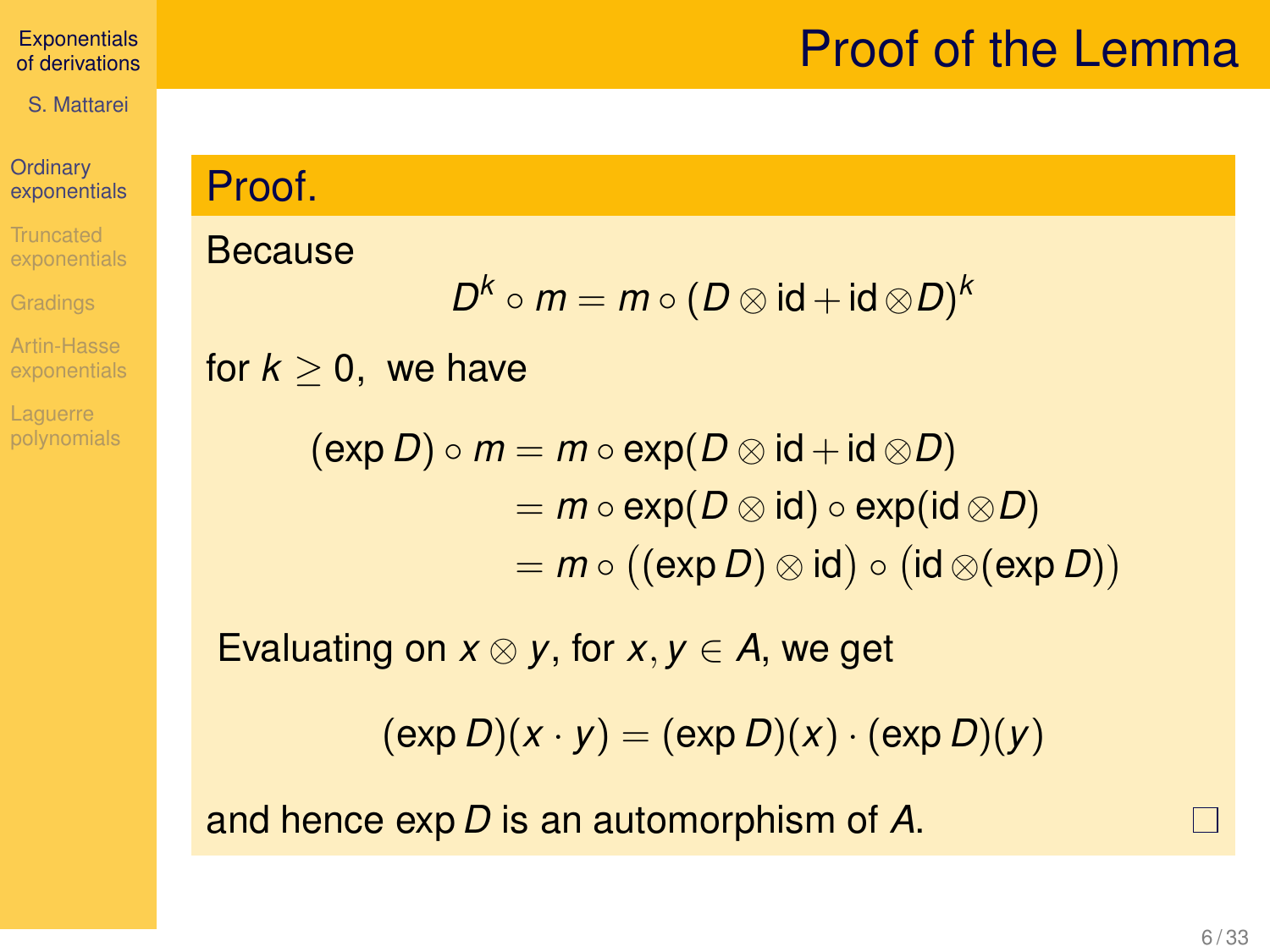### **Ordinary** [exponentials](#page-3-0)

**Truncated** 

Artin-Hasse

**Laquerre** 

### Example

## Let  $A = F[X]$ ,  $D = d/dX$ ,  $\alpha, \beta \in F$ . Then

- $exp(\beta D)f(X) = f(X + \beta)$  (Taylor's formula);
- $exp(\alpha XD)f(X) = f(e^{\alpha}X)$  (if *e* (if  $e^{\alpha}$  makes sense).
- In fact, all automorphisms of *F*[*X*] as an *F*-algebra are given by substitutions  $X \mapsto aX + b$ , for  $a \in F^*$ ,  $b \in F$ .

• The derivation algebra is much larger,

$$
W_1 = \text{Der}(F[X]) = \bigoplus_{k \geq -1} \text{Der}(F[X])_k = \bigoplus_{k \geq -1} F \cdot X^{k+1} D,
$$

but exp does not apply to derivations of positive degree.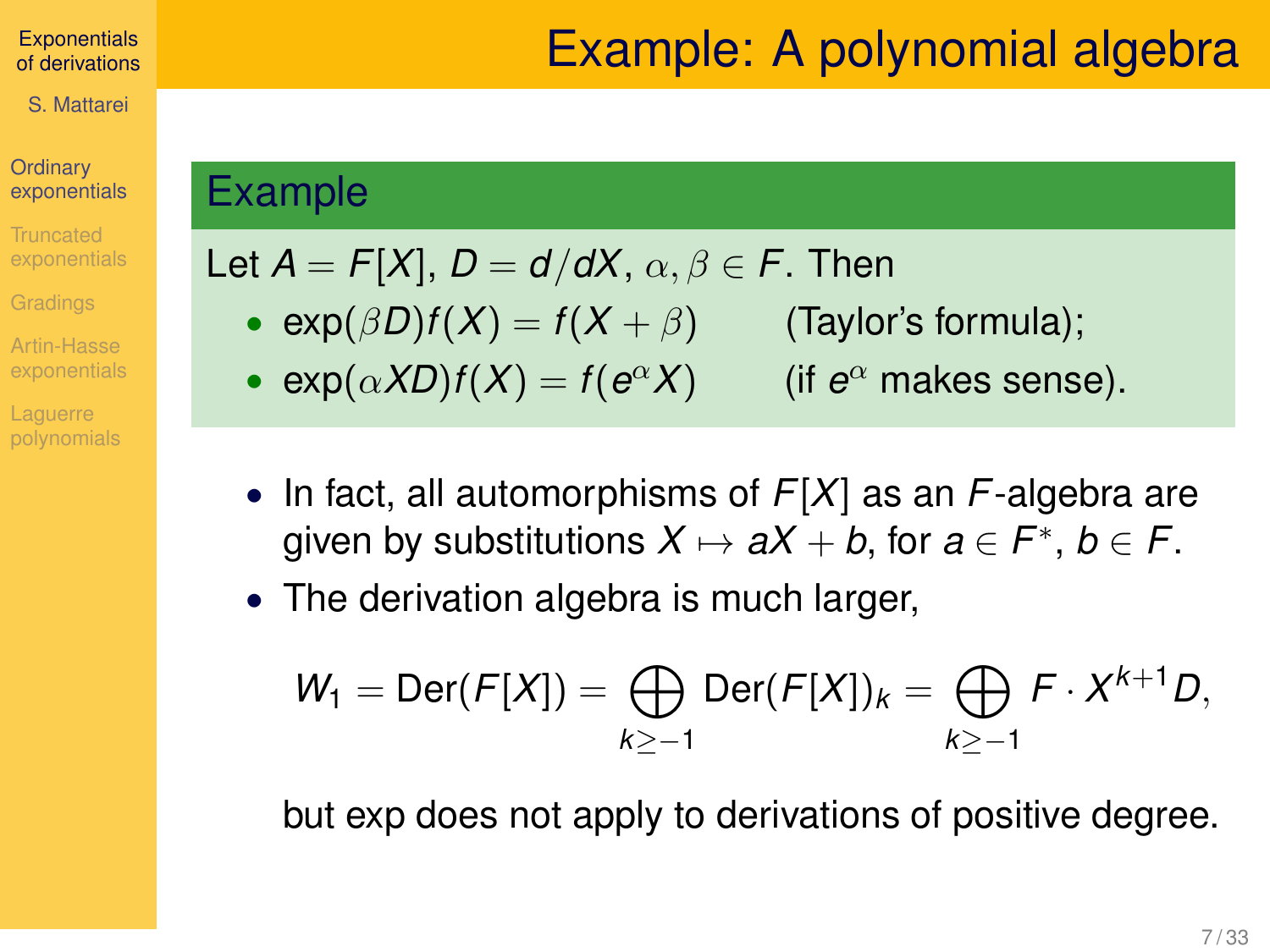S. Mattarei

### **Ordinary** [exponentials](#page-3-0)

Truncated

Artin-Hasse

# Example: The Lie algebra *W*<sup>1</sup>

- $W_1 = \text{Der}(F[X])$  is the Lie algebra *of polynomial vector fields on the line* (usually with  $F = \mathbb{R}$  or  $\mathbb{C}$ ).
- $W_1$  has a  $\mathbb{Z}$ -graded basis given by the  $X^{i+1}D$ , where  $D = d/dX$ , this element having degree *i*, for  $i > -1$ .
- Lie bracket:

$$
[X^{i+1}D, X^{j+1}D] = (j-i)X^{i+j+1}D.
$$

In particular, consider the inner derivation ad  $D = [D, \cdot]$ .

### Example

Lie algebra  $W_1 = \text{Der}(F[X])$ . Then exp(ad *D*) is an automorphism of *W*1. Explicitly:

$$
\exp(\text{ad }D)X^{i+1}D = (X + 1)^{i+1}D
$$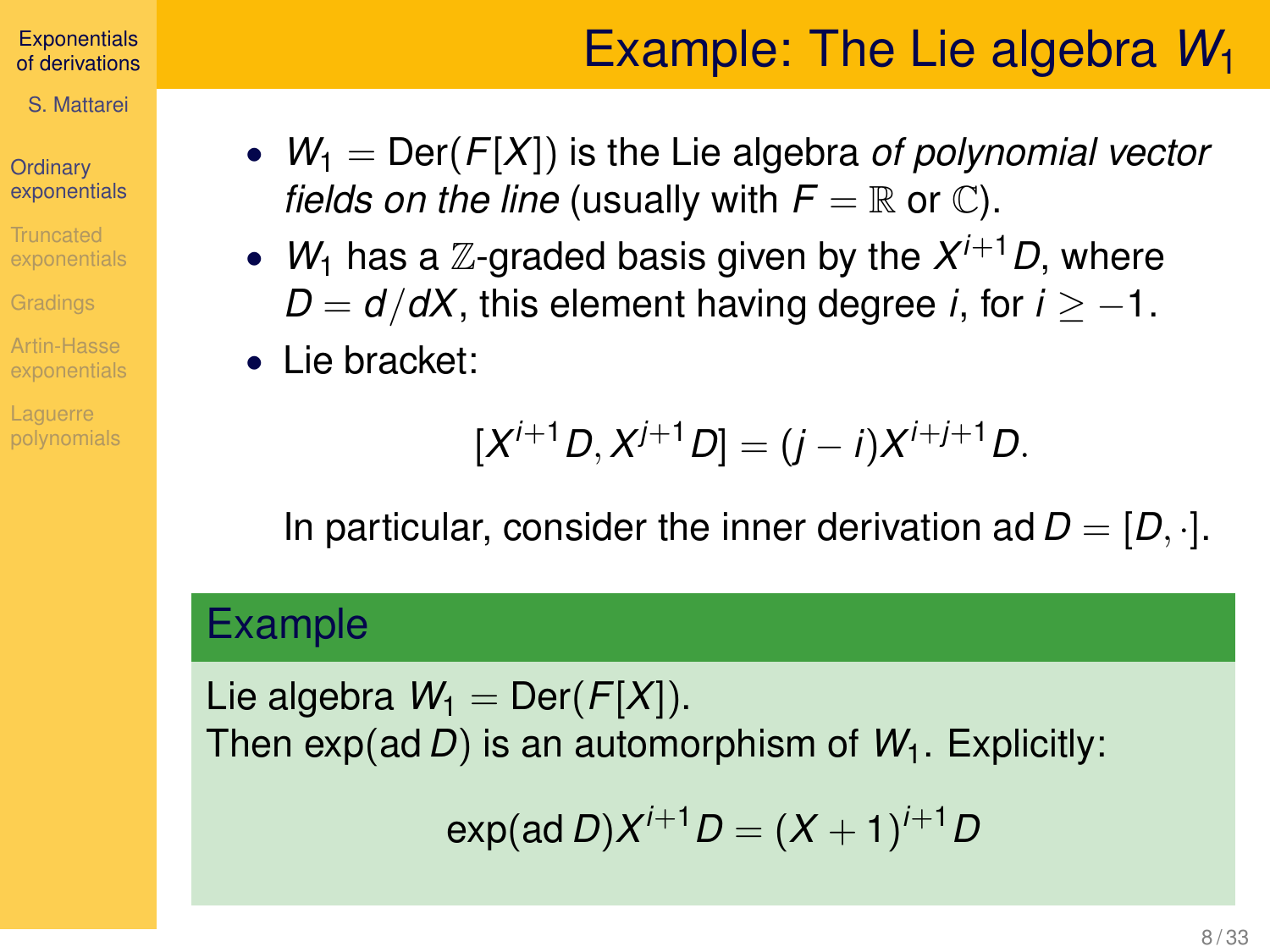<span id="page-7-0"></span>S. Mattarei

**Ordinary** 

**Truncated** [exponentials](#page-7-0)

Artin-Hasse

From now on assume  $char(F) = p > 0$ .

• For  $exp(D)$  to make sense we need at least  $D^p = 0$ , but then what we really apply is the *truncated exponential*

$$
E(D)=\sum_{k=0}^{p-1}D^k/k!
$$

- This is defined for any derivation *D* but it *need not* be an automorphism, even when  $D^p = 0$ .
- In the theory of modular Lie algebras, this is *good*: certain *E*(*D*) can be used to pass from some torus to another torus with more desirable properties (*toral switching:* [Winter 1969], [Block-Wilson 1982], [Premet 1986/89]).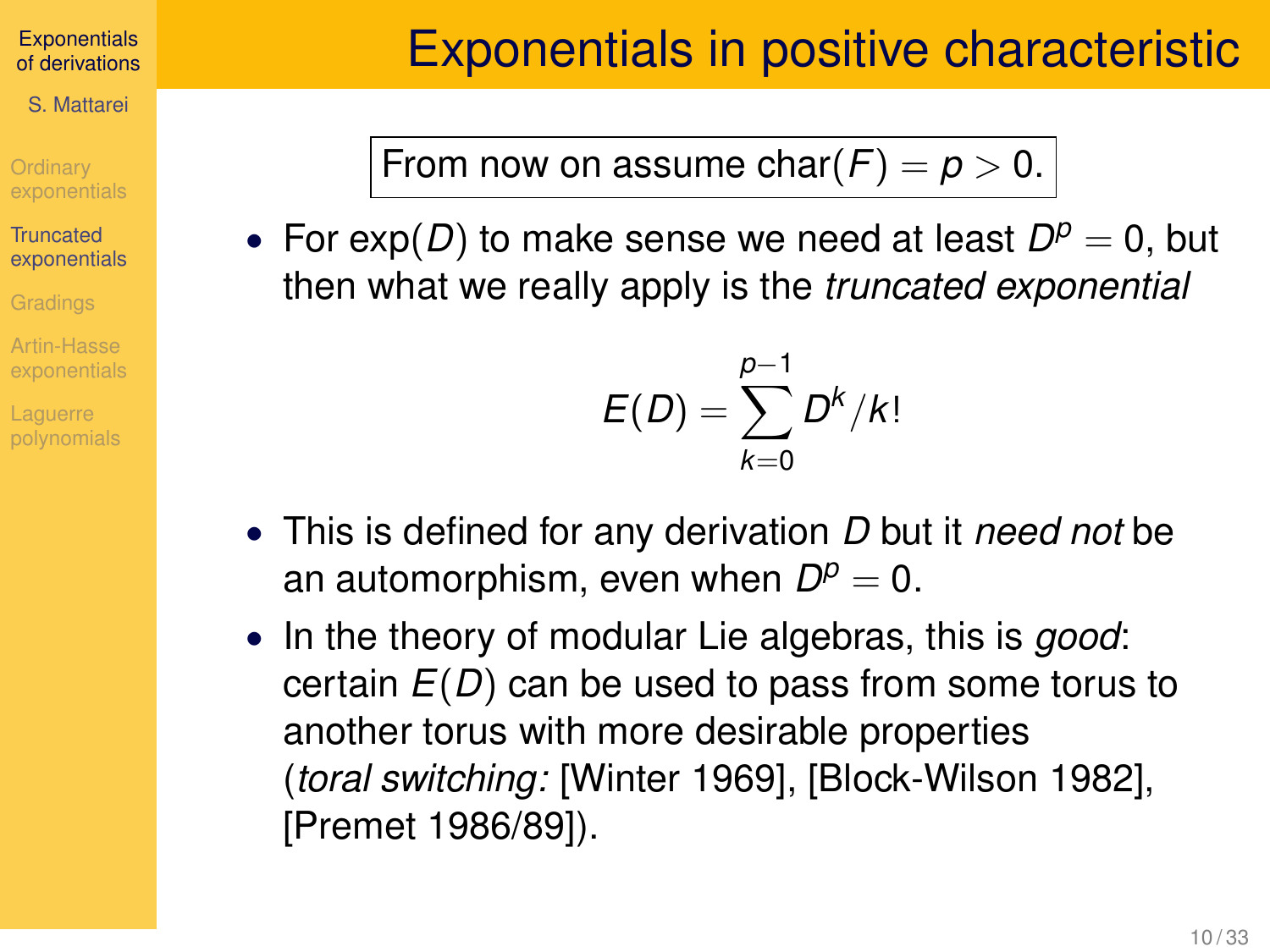S. Mattarei

**Ordinary** [exponentials](#page-3-0)

**Truncated** [exponentials](#page-7-0)

Artin-Hasse [exponentials](#page-15-0)

**Laquerre** [polynomials](#page-20-0)

## What fails with the truncated exponential

## We compute  $E(X) \cdot E(Y)$ ,



### and find

$$
E(X) \cdot E(Y) - E(X + Y) = \sum_{k=p}^{2p-2} \sum_{i=k+1-p}^{p-1} \frac{X^{i}Y^{k-i}}{i!(k-i)!}.
$$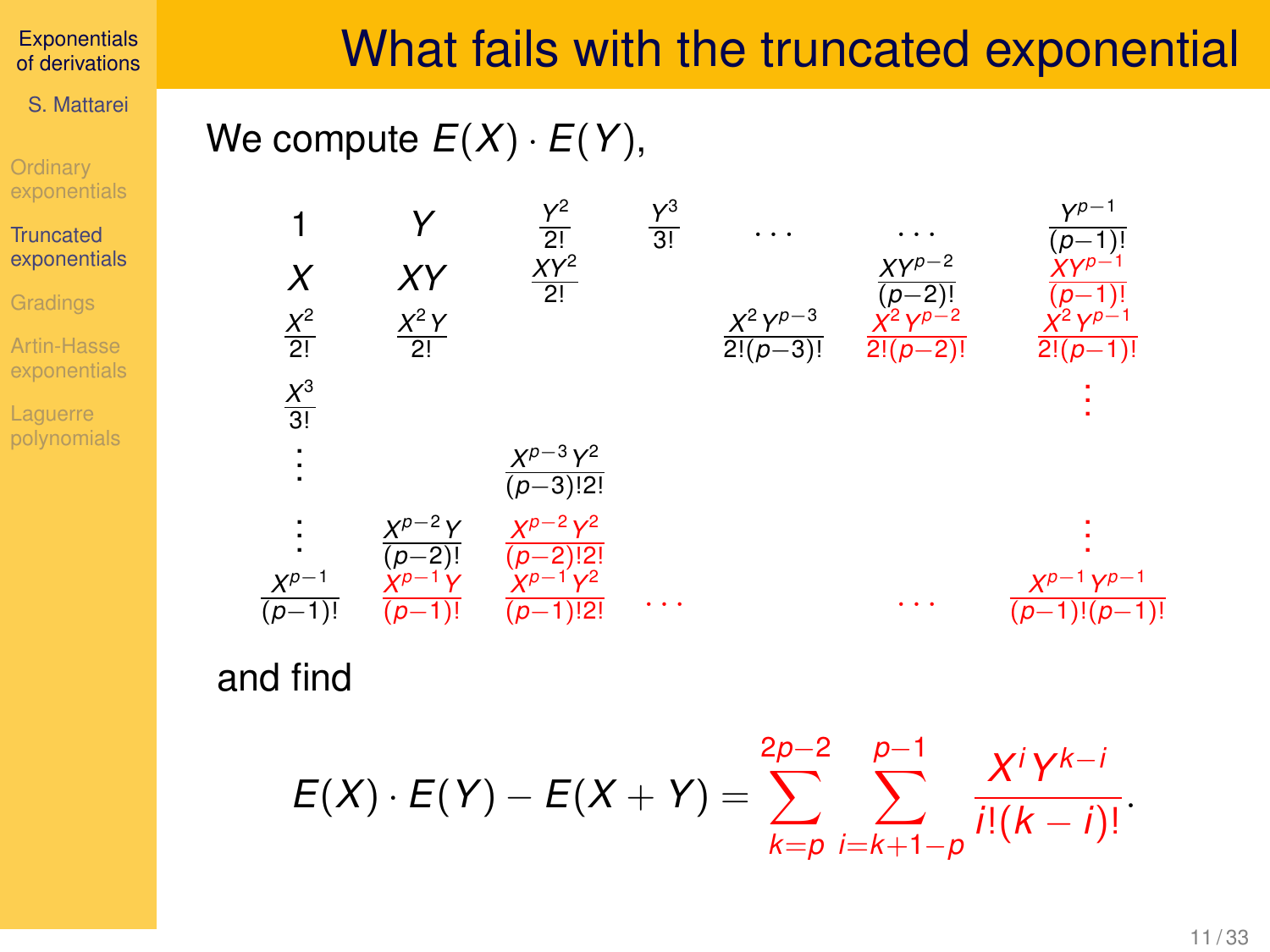S. Mattarei

**Ordinary** [exponentials](#page-3-0)

**Truncated** [exponentials](#page-7-0)

Artin-Hasse

**Laquerre** [polynomials](#page-20-0) • The term with  $k = p$  in  $E(X) \cdot E(Y) - E(X + Y)$  is

$$
\frac{1}{p!} \sum_{i=1}^{p-1} {p \choose i} X^i Y^{p-i} = \frac{(X + Y)^p - X^p - Y^p}{p!}.
$$

• Modulo *p* it can also be written as

$$
\sum_{i=1}^{p-1} \frac{(-1)^i}{i} X^i Y^{p-i}.
$$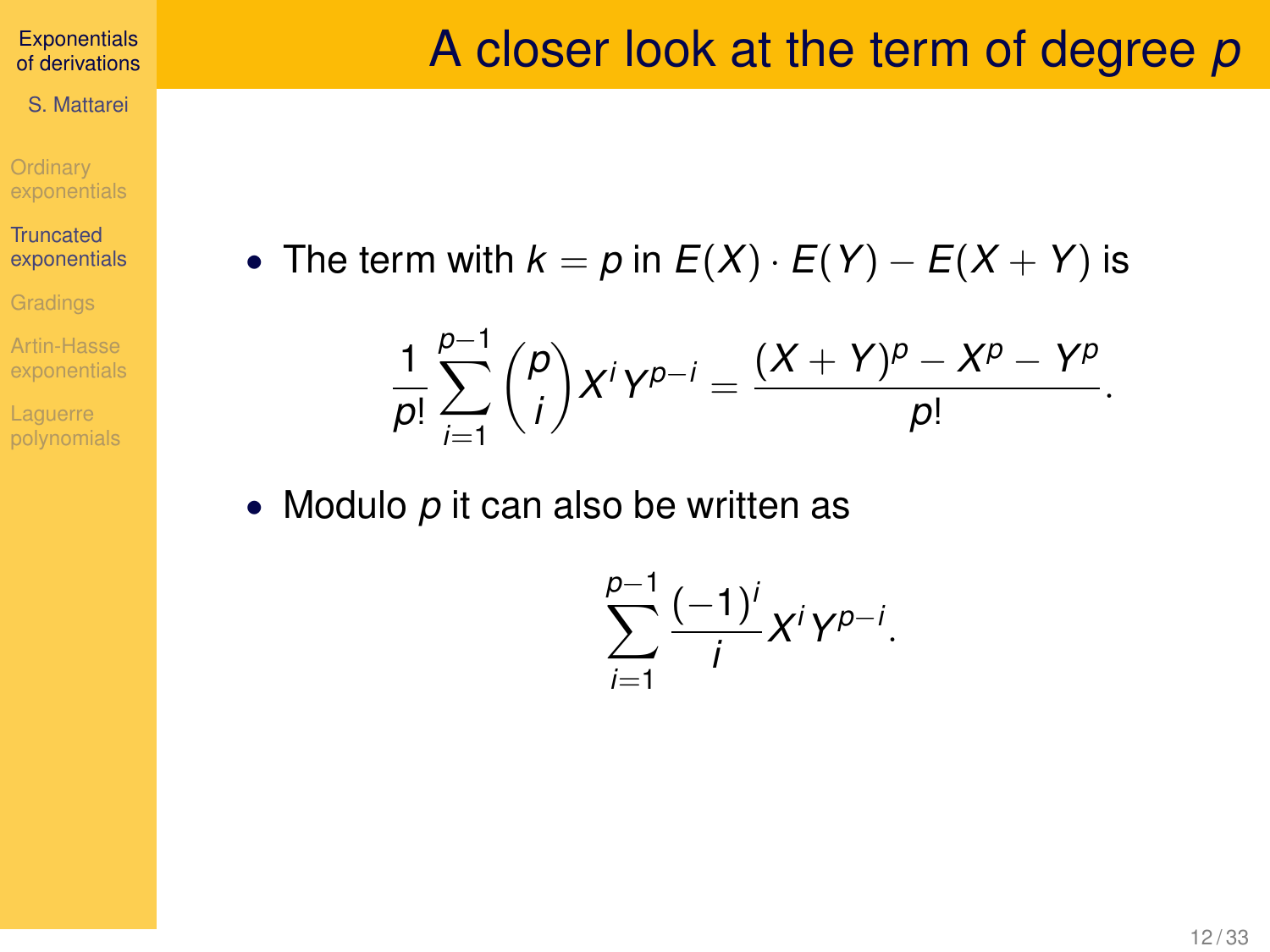## The obstruction formula

#### **[Exponentials](#page-0-0)** of derivations

S. Mattarei

**Ordinary** 

**Truncated** [exponentials](#page-7-0)

Artin-Hasse

**Laquerre** 

• Setting  $X = D \otimes id$  and  $Y = id \otimes D$  yields the *obstruction formula*

$$
E(D)x \cdot E(D)y - E(D)(xy) = \sum_{k=p}^{2p-2} \sum_{i=k+1-p}^{p-1} \frac{(D^i x)(D^{k-i} y)}{i!(k-i)!},
$$

for *D* any derivation of *A*, and  $x, y \in A$ .

• In particular, if  $p$  is odd and  $D^{(p+1)/2} = 0$ , then  $E(D)$  is an automorphism of *A*.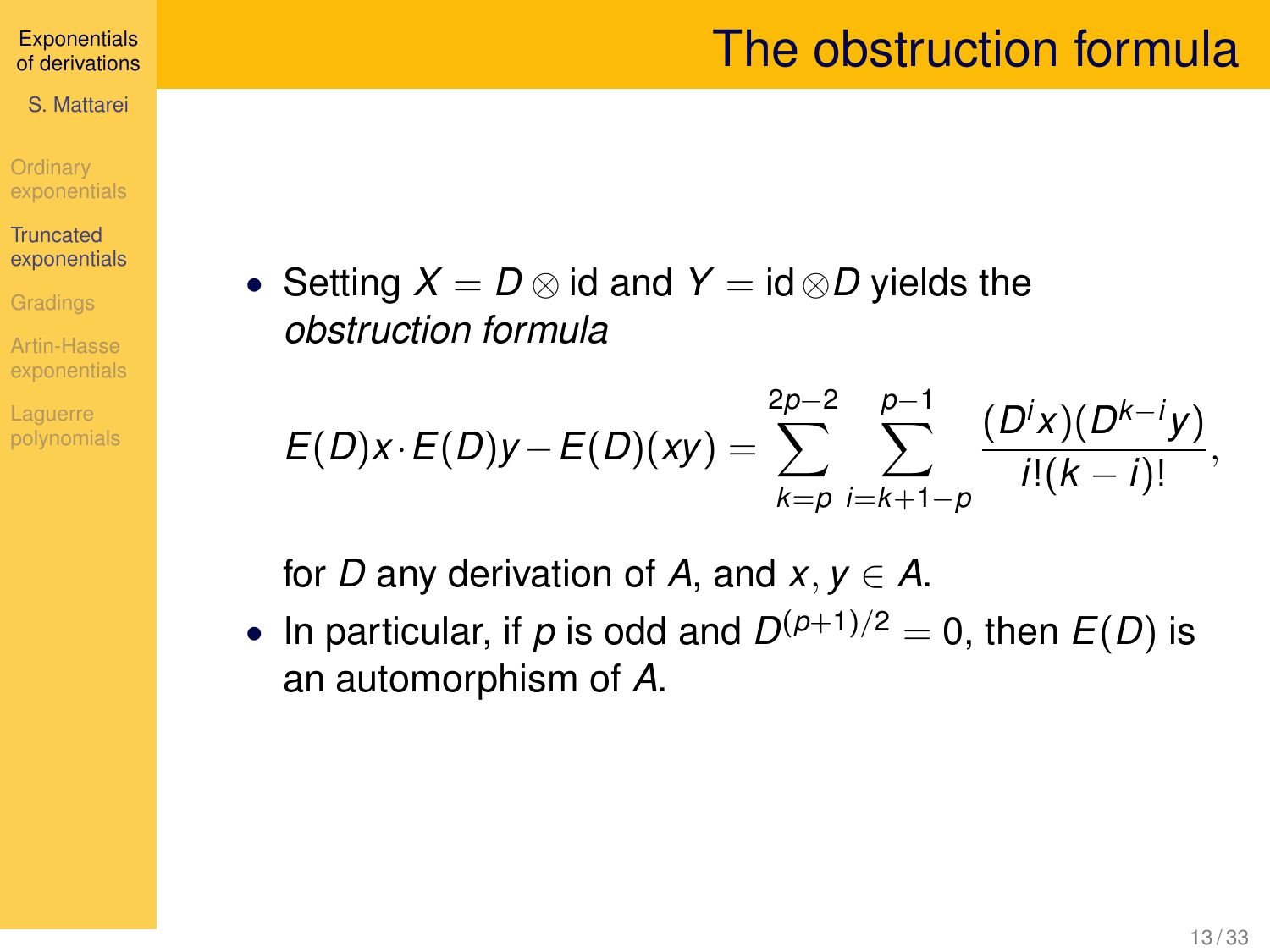S. Mattarei

**Ordinary** 

**Truncated** [exponentials](#page-7-0)

Artin-Hasse

**Laquerre** 

# Example: A truncated polynomial ring

### Example

If 
$$
A = F[X]/(X^p)
$$
 and  $D = d/dX$ , then  $D^p = 0$ , and

$$
E(D)X^k=(X+1)^k \qquad \text{for } 0\leq k
$$

Here  $X^p = 0$ , but  $(X + 1)^p = 1$ , and hence *E*(*D*) *is not* an automorphism of *A*.

• However.

$$
A = F1 \oplus FX \oplus \cdots \oplus FX^{p-1}
$$

is a Z-grading of *A*, and *E*(*D*) maps it to

$$
A = F1 \oplus F(X + 1) \oplus \cdots \oplus F(X + 1)^{p-1},
$$

which is a (*genuine*)  $\mathbb{Z}/p\mathbb{Z}$ -grading of A.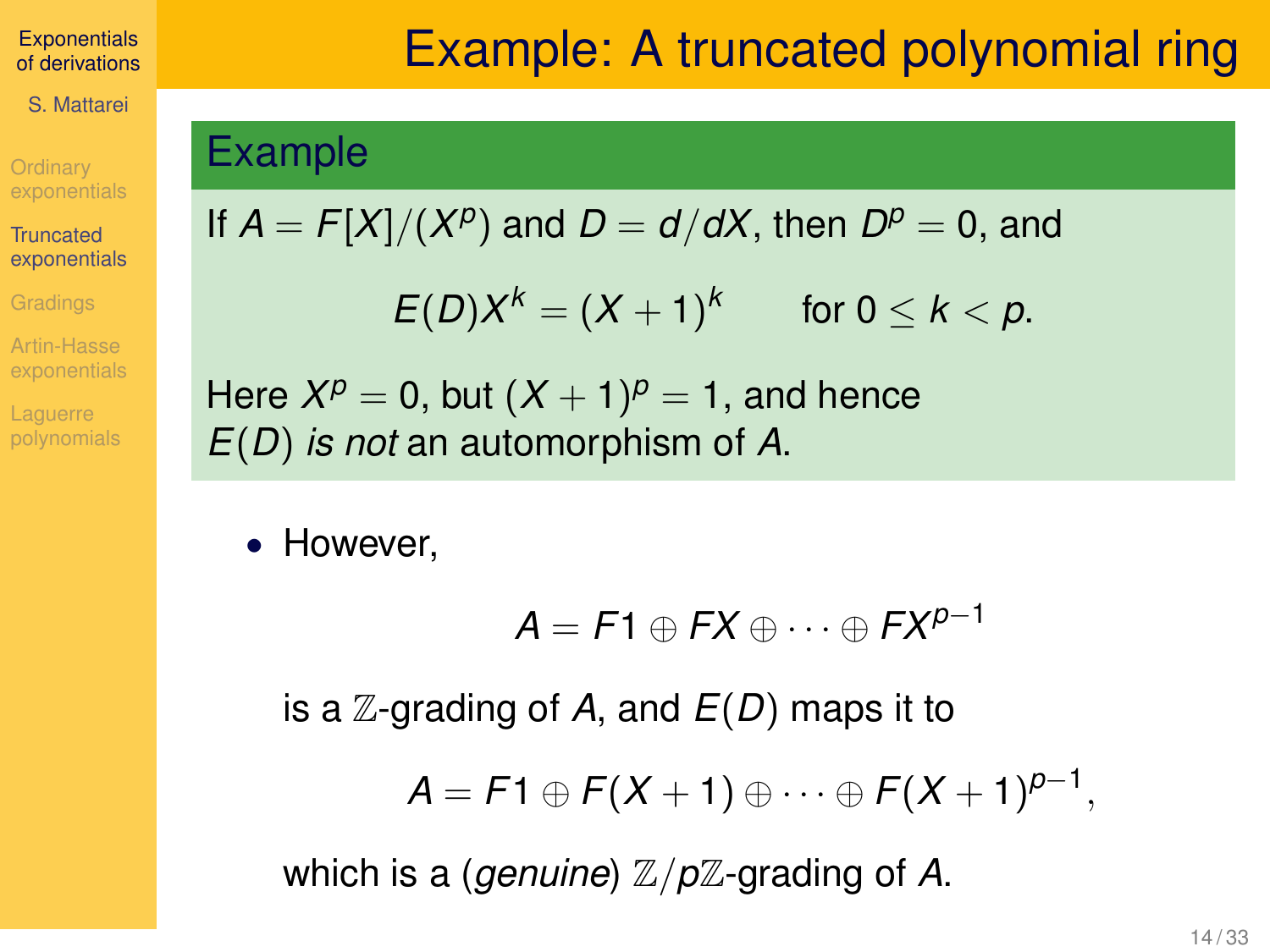S. Mattarei

**Ordinary** Truncated [exponentials](#page-7-0)

### **[Gradings](#page-12-0)**

Artin-Hasse

**Laquerre** 

# <span id="page-12-0"></span>Why did *E*(*D*) turn a grading into another?

### Lemma

*If D is a derivation of A with*  $D^p = 0$ *, for*  $x, y \in A$  *we have* 

$$
E(D)x \cdot E(D)y - E(D)(xy) = E(D) \sum_{i=1}^{p-1} \frac{(-1)^i}{i} (D^i x) (D^{p-i} y).
$$

• The sum at the RHS equals the term with  $k = p$  of the obstruction formula. That is the *primary obstruction cocycle*

$$
Sq_{p}(D) = \sum_{i=1}^{p-1} \frac{D^{i}}{i!} \smile \frac{D^{p-i}}{(p-i)!} \in Z^{2}(A, A)
$$

which arises in Gerstenhaber's *deformation theory*.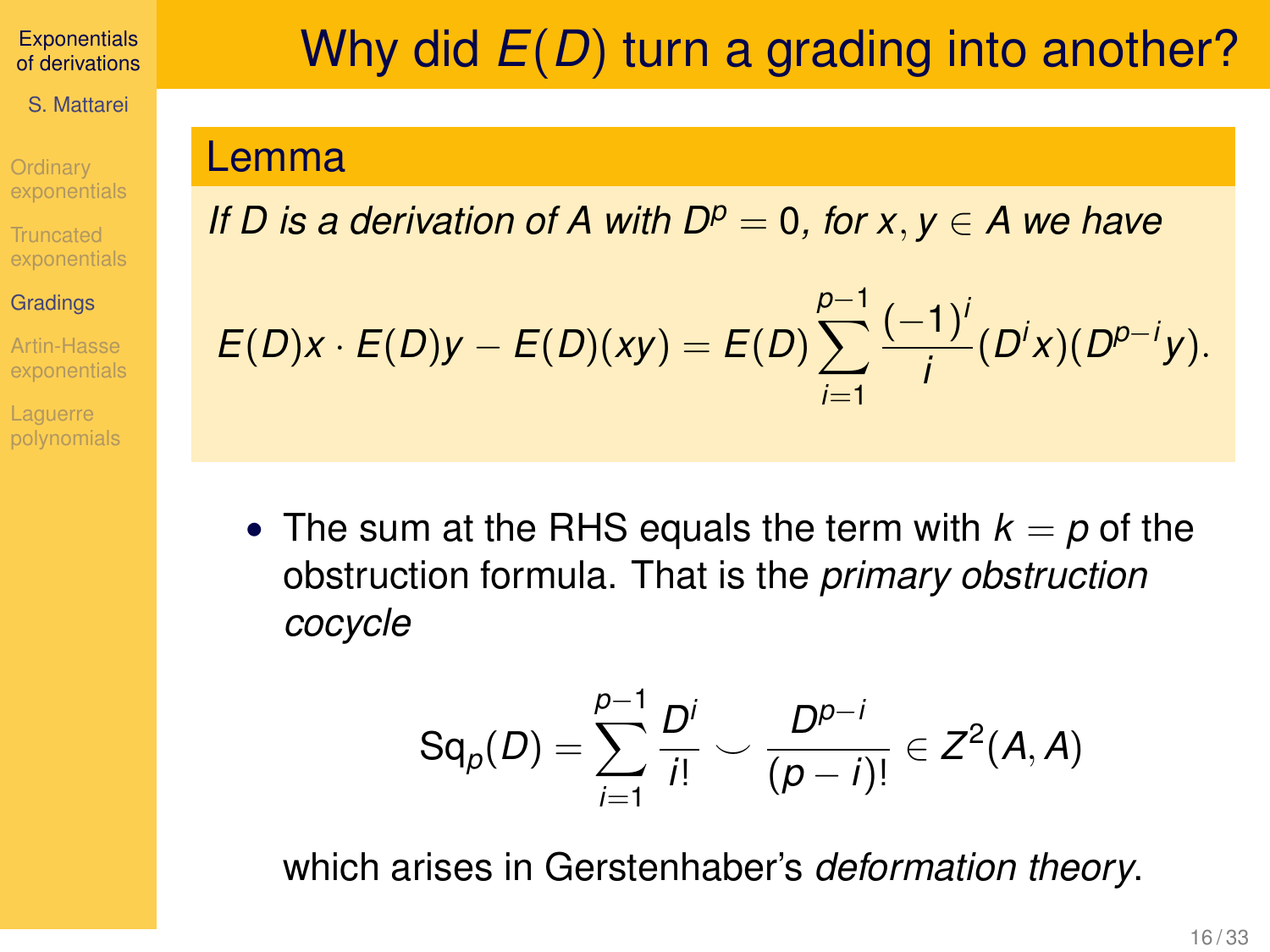S. Mattarei

**Ordinary Truncated** 

### **[Gradings](#page-12-0)**

Artin-Hasse

**Laquerre** 

## Truncated exponentials and gradings

## Theorem (grading switching with  $D^p = 0$ )

- Let  $A = \bigoplus_k A_k$  be a  $\mathbb{Z}/m\mathbb{Z}$ -grading of A;
- *let D be a derivation of A, homogeneous of degree d, with m* | *pd, such that*  $D^p = 0$ *.*

*Then*

$$
A=\bigoplus_k E(D)A_k
$$

*is a* Z/*m*Z*-grading of A.*

- In our example with  $A = F[X]/(X^p)$ , its derivation  $D = d/dX$  had degree −1, and *A* was graded over  $\mathbb{Z}$ , but then also over  $\mathbb{Z}/m\mathbb{Z}$  with  $m = p$ .
- Less trivial application: construction of gradings over a group having elements of order *p* 2 .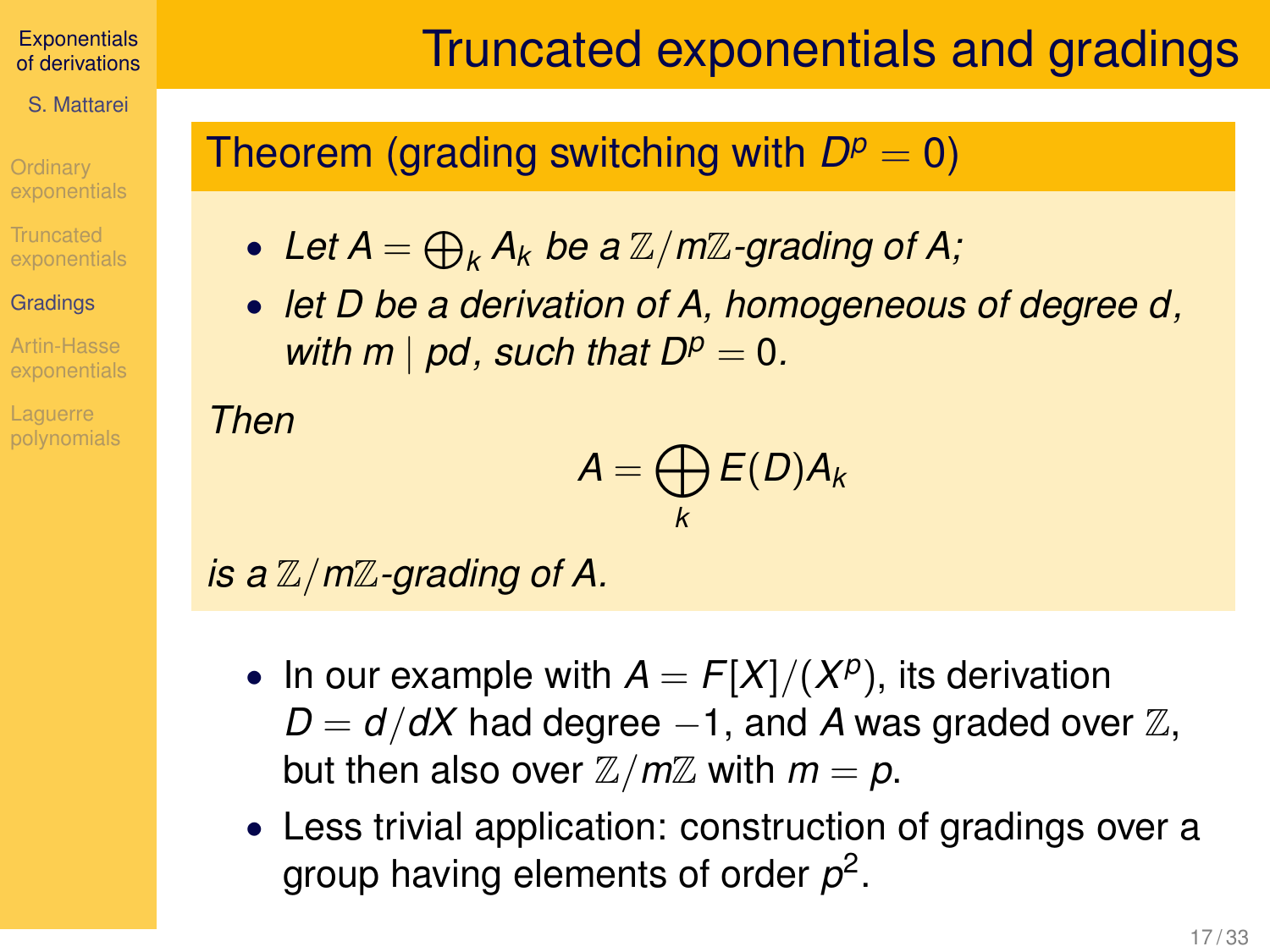- S. Mattarei
- **Ordinary**
- **Truncated**

### **[Gradings](#page-12-0)**

- Artin-Hasse
- **Laquerre**

• If  $D \in \text{Der}(A)$  and  $\int \mathsf{ker}((D - \alpha \cdot \mathrm{id})^i)$ , *i*>0

then  $\pmb{A}=\bigoplus_{\alpha\in\mathcal{F}}\pmb{A}_\alpha$  is a grading over the *additive* group of *F* (or a subgroup).

- With  $\psi \in Aut(A)$  in place of D we get a grading  $\bm A = \bigoplus_{\alpha \in \mathit{F}^\ast} \bm A_\alpha$  over the *multiplicative* group of  $\bm \mathit{F}.$
- Combining the two methods one can get gradings over any f.g. abelian group with no elements of order  $p^2$ .
- These methods alone are unable to produce *genuine*  $\mathbb{Z}/p^s\mathbb{Z}$ -gradings with  $s>1$ , which do occur in practice.
- *'genuine'* means that the grading does not simply come from a  $\mathbb{Z}/m\mathbb{Z}$ -grading with  $m = 0$  or a larger power of p by viewing the degrees modulo *p s* .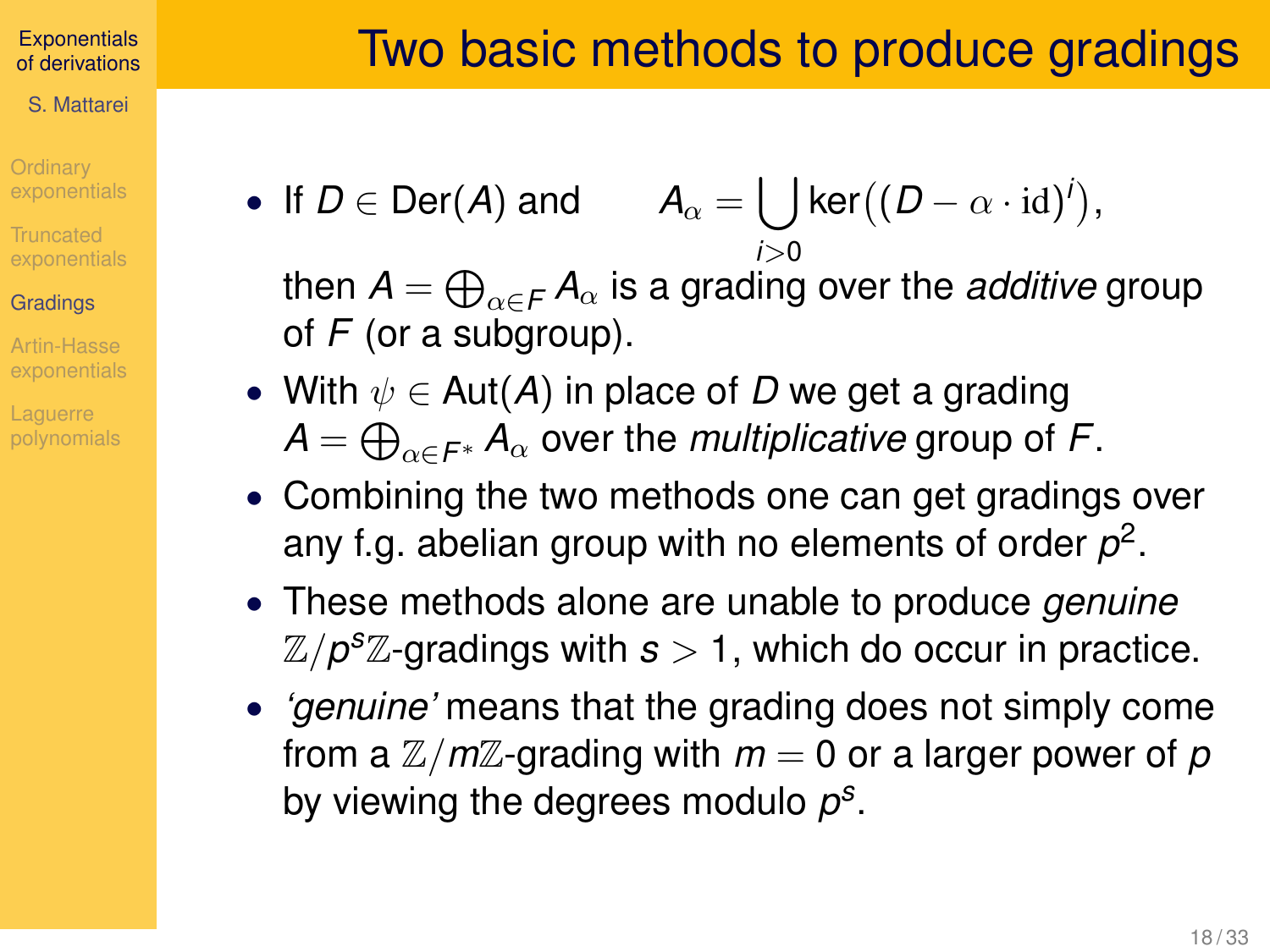S. Mattarei

**Ordinary** 

**Truncated** 

Artin-Hasse [exponentials](#page-15-0)

**Laquerre** 

# Weakening the condition  $D^p = 0$

<span id="page-15-0"></span>• The Artin-Hasse exponential series

$$
E_p(X) = \exp\left(X + \frac{X^p}{p} + \frac{X^{p^2}}{p^2} + \cdots\right) = \prod_{i=0}^{\infty} \exp\left(\frac{X^{p^i}}{p^i}\right)
$$

has coefficients in the (rational) *p*-adic integers.

• For example, the term of degree *p* is  $\frac{(p-1)!+1}{p!}X^p$ .

### Lemma

*There exist integers*  $a_{ii}$ *, with*  $a_{ii} = 0$  *if*  $p \nmid i + j$ *, such that for D a nilpotent derivation of A, and for x*, *y* ∈ *A, we have*

$$
E_p(D)x\cdot E_p(D)y-E_p(D)(xy)=E_p(D)\sum_{i,j>0}a_{ij}D^ix\cdot D^jy.
$$

• Proof:  $E_p(X) \cdot E_p(Y) = E_p(X + Y) \cdot (1 + \sum a_{ij}X^iY^j)$ .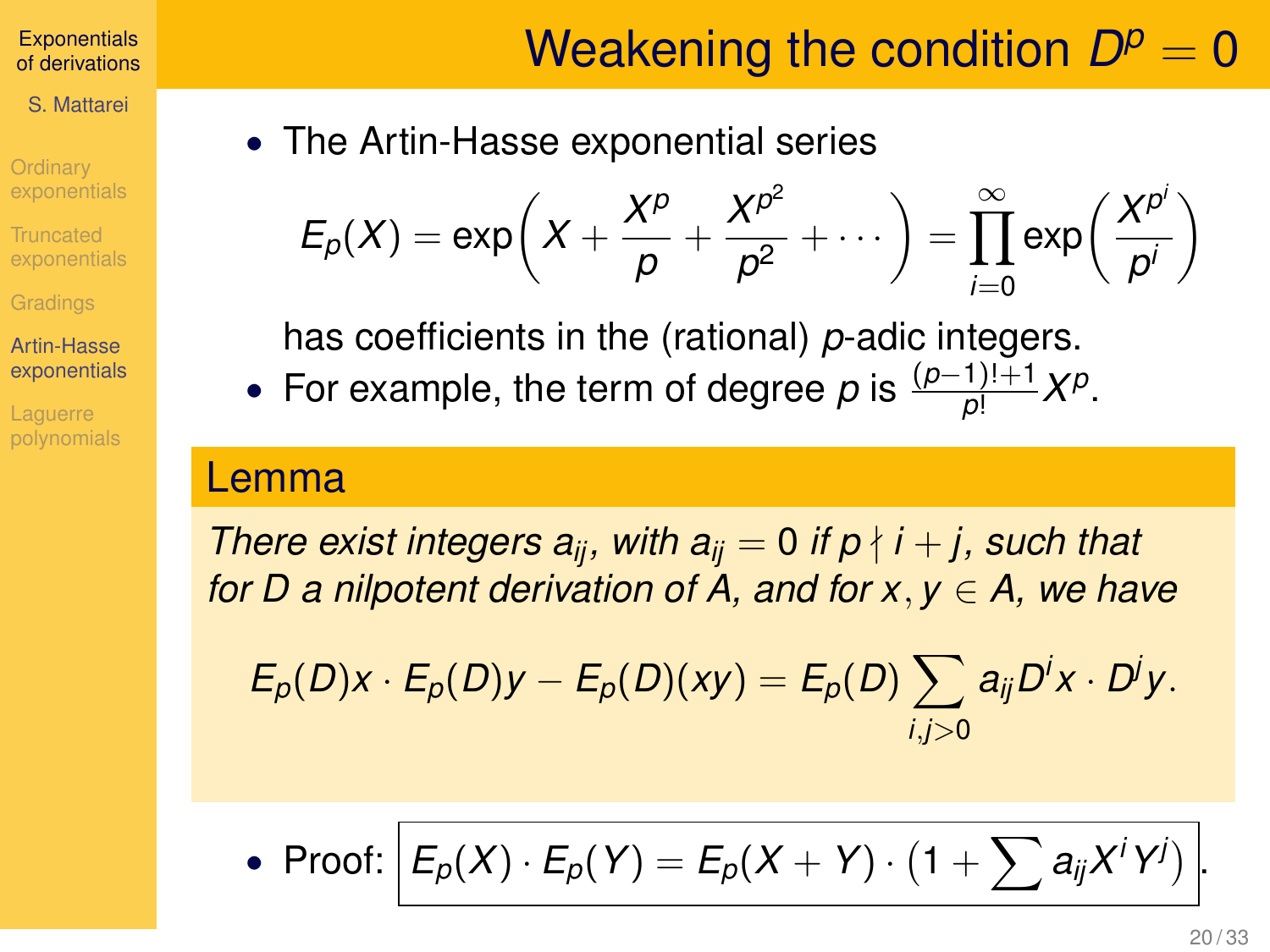S. Mattarei

**Ordinary** 

**Truncated** 

Artin-Hasse [exponentials](#page-15-0)

## Theorem (grading switching for nilpotent *D*)

- Let  $A = \bigoplus_k A_k$  be a  $\mathbb{Z}/m\mathbb{Z}$ -grading of A;
- *let D be a nilpotent derivation of A, homogeneous of degree d, with m* | *pd.*

*Then*

$$
A=\bigoplus_k E_p(D)A_k
$$

*is a* Z/*m*Z*-grading of A.*

#### S. Mattarei 冨

Artin-Hasse exponentials of derivations *J. Algebra* **294** (2005), 1–18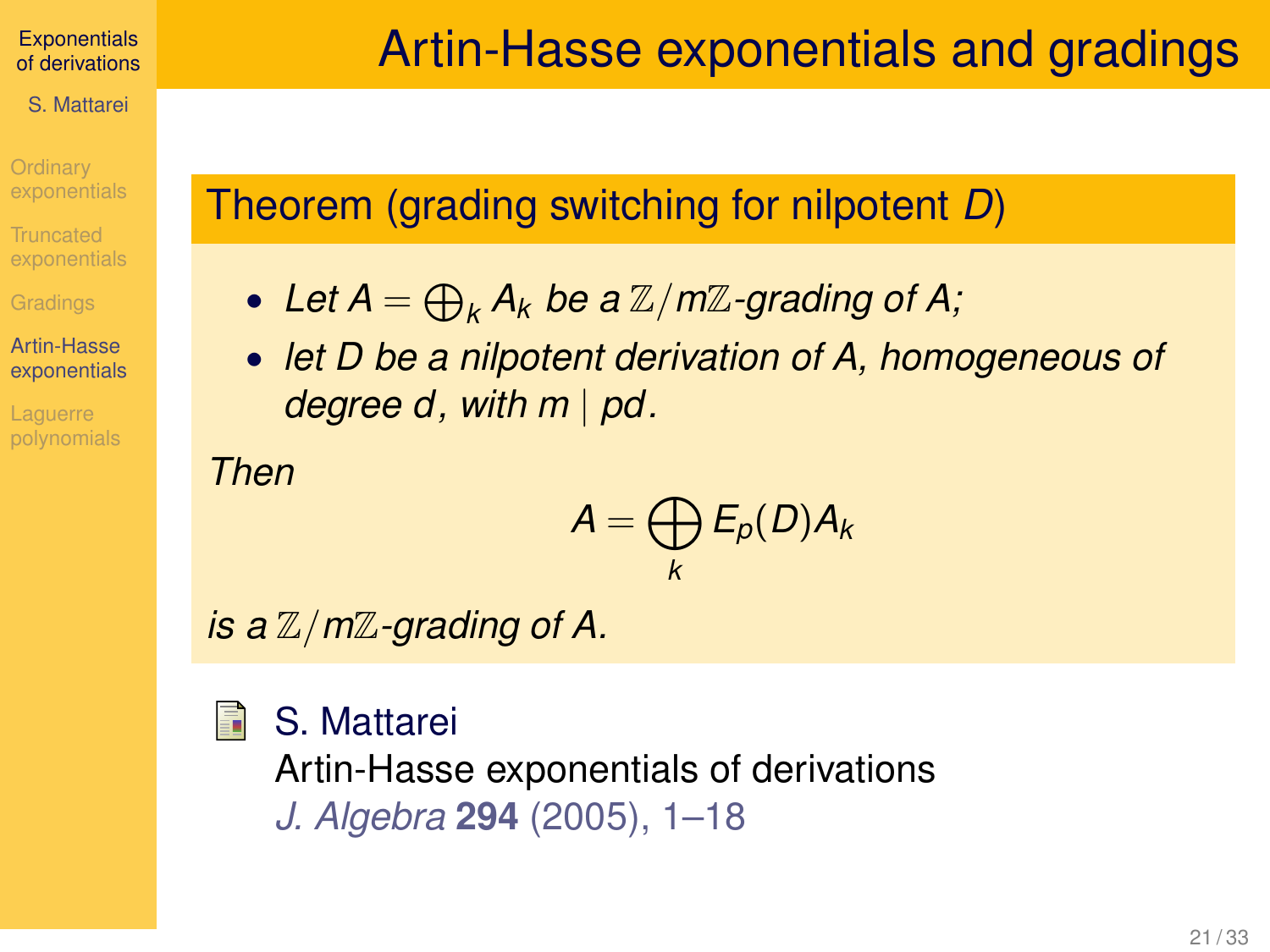- S. Mattarei
- **Ordinary**
- **Truncated**
- 
- Artin-Hasse [exponentials](#page-15-0)
- **Laquerre**

# Application: gradings of a Zassenhaus algebra

• 
$$
W(1:n) = \bigoplus_{i=-1}^{p^n-2} FE_i, \text{ with }
$$

$$
[E_i,E_j]=\left(\tbinom{i+j+1}{j}-\tbinom{i+j+1}{i}\right)E_{i+j}.
$$

• Because  $[E_{-1}, E_j] = E_{j-1}$  we have  $(\text{ad } E_{-1})^{p^n} = 0$ .

## Theorem

*W*(1 : *n*) *has a genuine*  $\mathbb{Z}/p^r\mathbb{Z}$ -grading, for each  $1 \le r \le n$ .

• Proof: Apply grading switching to  $A = W(1:n)$  with the  $\mathbb Z$ -grading viewed modulo  $p^r$ , and  $D = (\operatorname{\mathsf{ad}} E_{-1})^{p^{r-1}}.$ Then  $E_p(D)$  maps that grading to a  $\mathbb{Z}/p^r\mathbb{Z}$ -grading.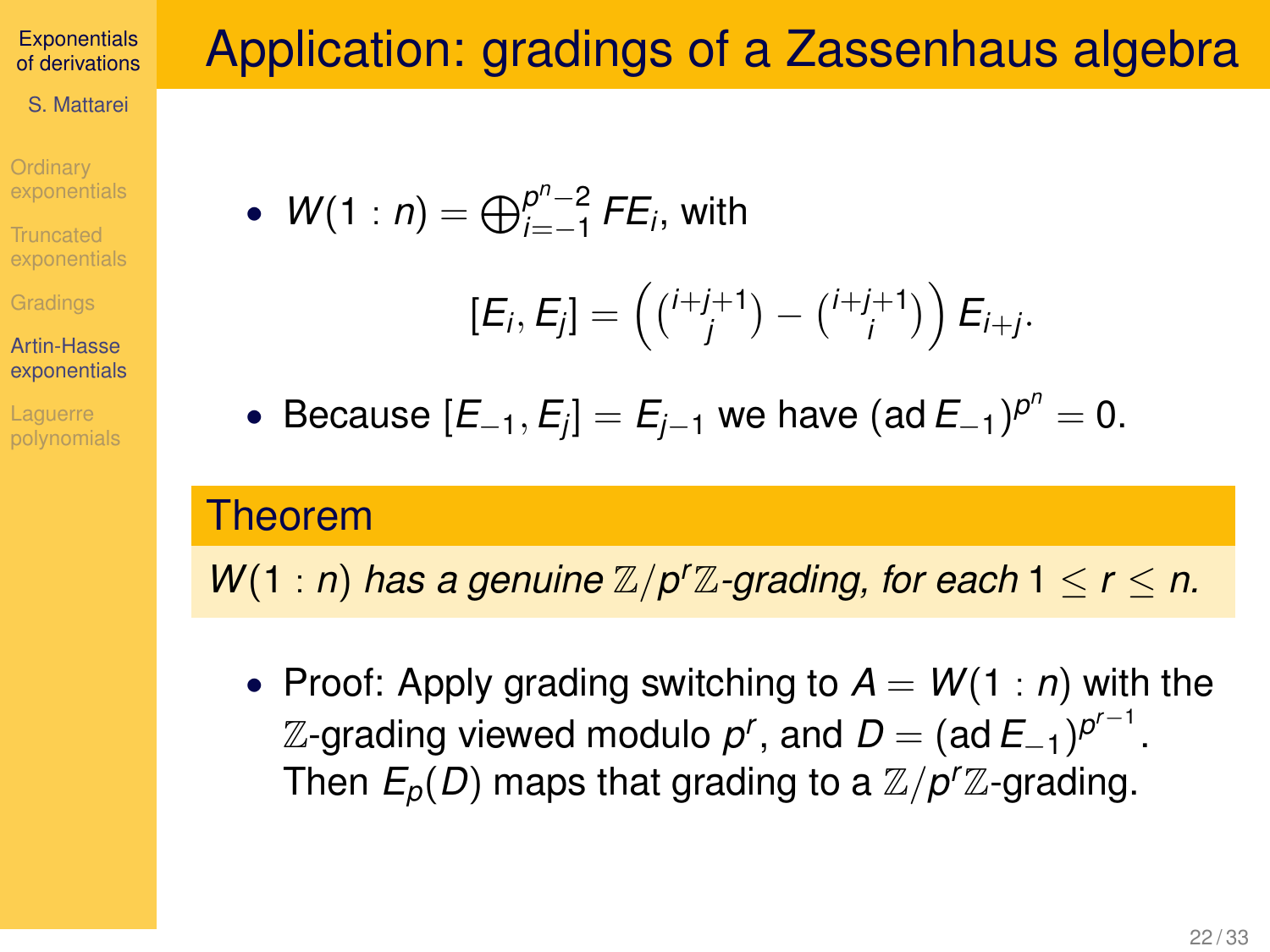S. Mattarei

**Ordinary** 

**Truncated** 

Artin-Hasse [exponentials](#page-15-0)

**Laquerre** 

# Application: a grading of a Block algebra

## Theorem (M. Avitabile and SM, 2005)

*The simple Lie algebra H*(2; **n**;  $\Phi(\tau)$ )<sup>(1)</sup> *has a grading over a finite cyclic group, for which* 'the corresponding infinite dimensional loop algebra is a thin Lie algebra with certain properties.'

• The grading is produced from some known grading by applying the Artin-Hasse exponential of a derivation *D* which satisfies only  $D^{2p}=0.$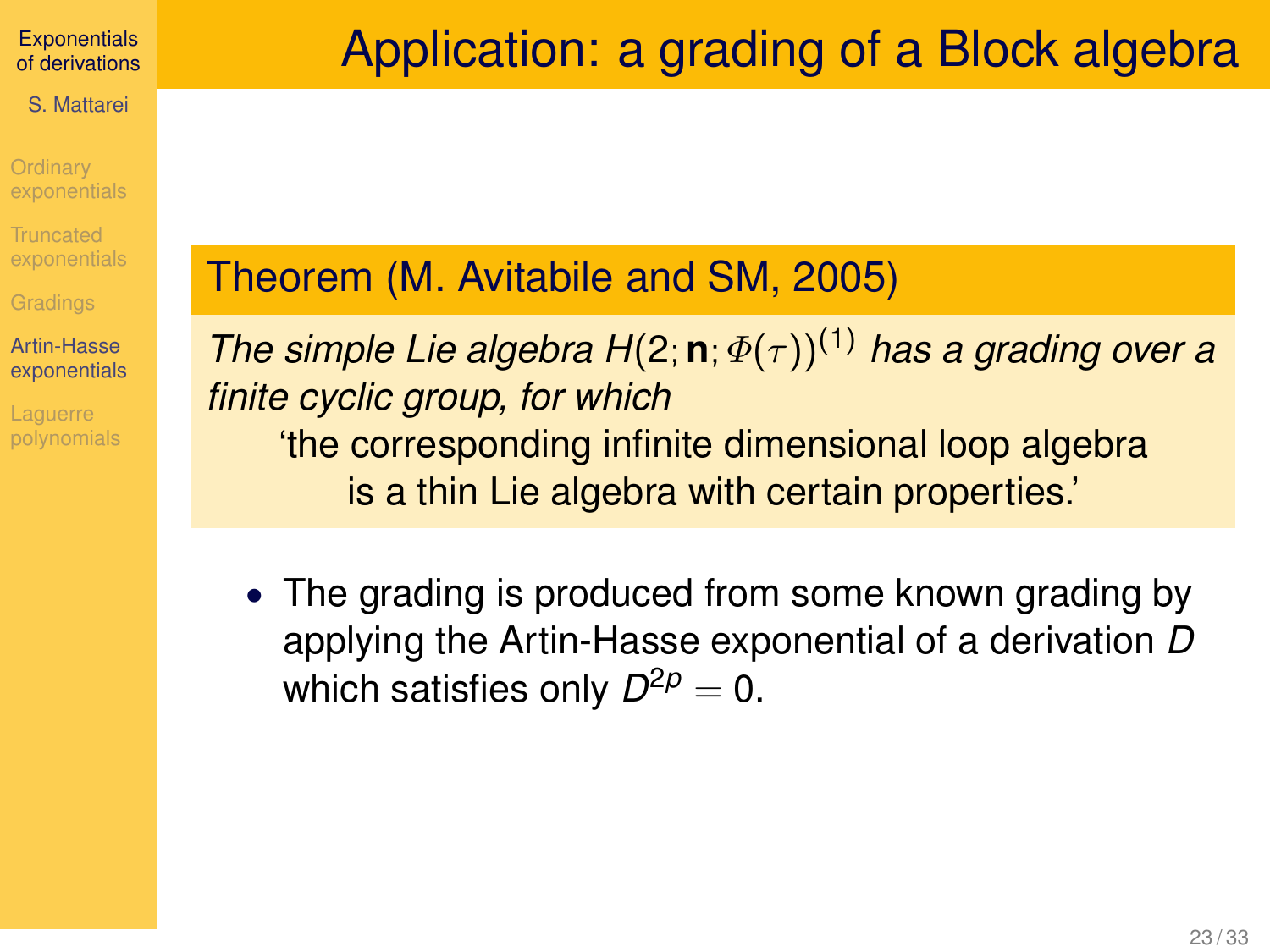S. Mattarei

**Ordinary** 

**Truncated** 

Artin-Hasse [exponentials](#page-15-0)

**Laquerre** 

- If  $F(X) \in 1 + X\mathbb{C}[[X]]$  satisfies  $F(X + Y) = F(X)F(Y)$ , then  $F(X) = \exp(cX)$ , for some  $c \in \mathbb{C}$ .
- Recall that  $(E_p(X + Y))^{-1}E_p(X)E_p(Y)$  has only terms of total degree a multiple of *p*.

### Theorem (SM, 2006)

*Let*  $F(X)$  ∈ 1 +  $X\mathbb{F}_p[[X]]$ *, such that*  $(F(X + Y))^{-1}F(X)F(Y)$ *has only terms of total degree a multiple of p. Then*

 $F(X) = E_p(cX) \cdot G(X^p),$ 

*for some c*  $\in$   $\mathbb{F}_p$  *and*  $G(X) \in 1 + X\mathbb{F}_p[[X]]$ *, where*  $E_p(X)$  *is the Artin-Hasse exponential.*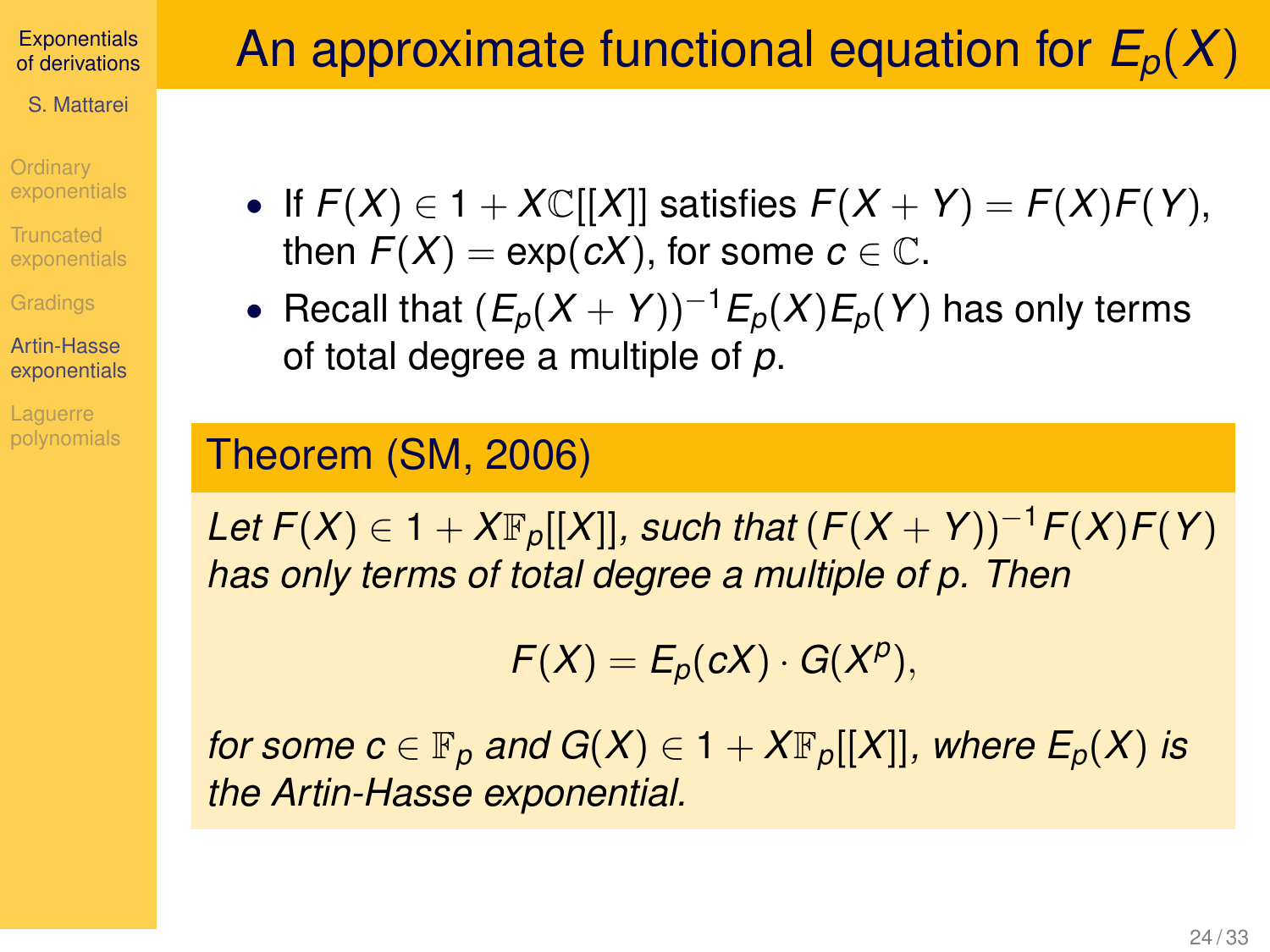## **Motivation**

### **[Exponentials](#page-0-0)** of derivations

### S. Mattarei

- **Ordinary**
- Truncated
- 
- Artin-Hasse
- Laguerre [polynomials](#page-20-0)
- <span id="page-20-0"></span>• What follows appears in
	- M. Avitabile and S. Mattarei 晶 Laguerre polynomials of derivations *Israel J. Math.* **205** (2015), 109–126
- It finds one application (to *thin Lie algebras*) in
	- E. M. Avitabile and S. Mattarei Nottingham Lie algebras with diamonds of finite and infinite type
		- *J. Lie Theory* **24** (2014), 268–274
- There we need a cyclic grading of  $H(2; \mathbf{n}; \Phi(1))$ , an Albert-Zassenhaus algebra, obtained from a standard grading by grading switching with a derivation which is not nilpotent.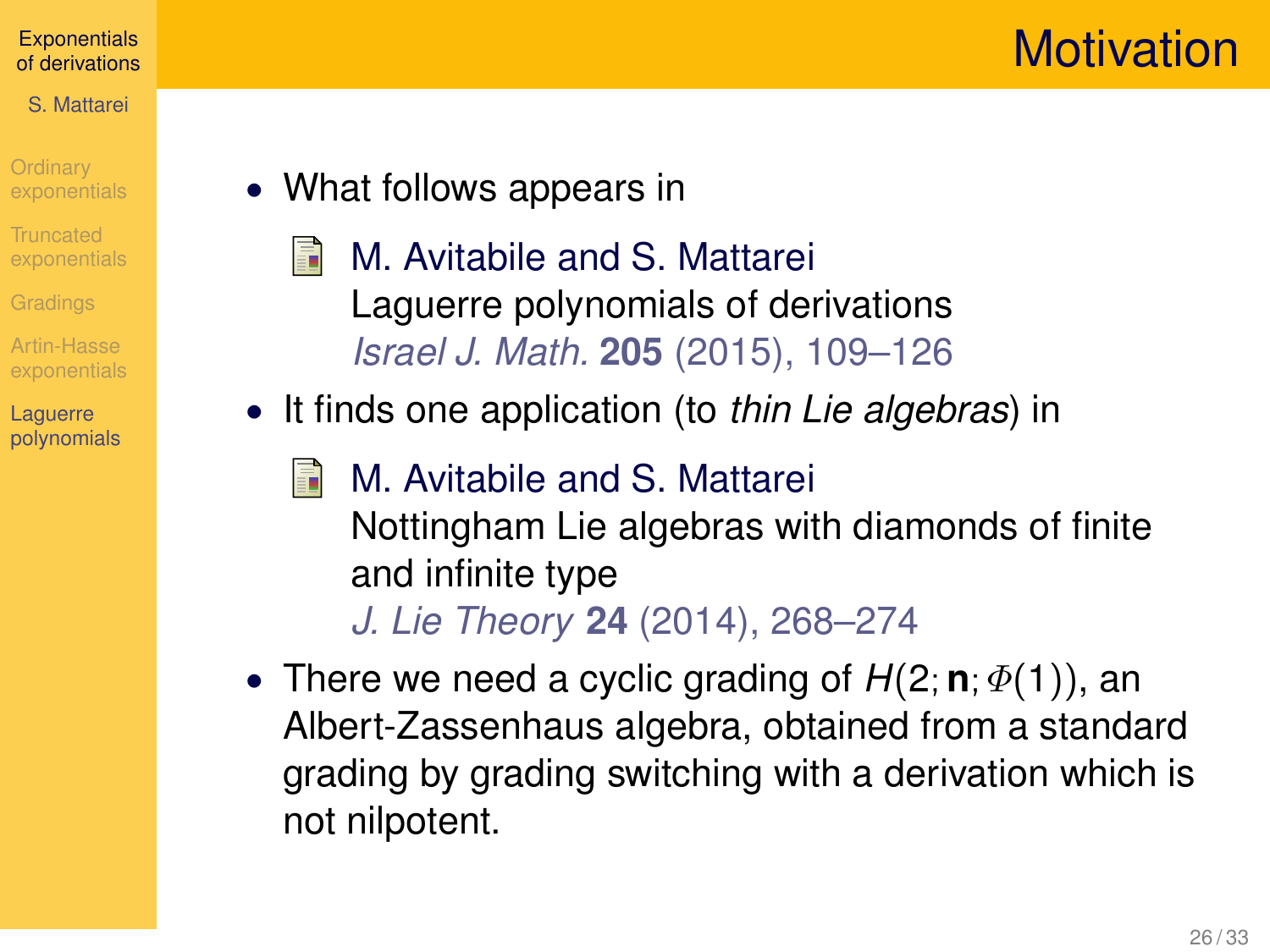## Laguerre polynomials

#### **[Exponentials](#page-0-0)** of derivations

S. Mattarei

**Ordinary** 

**Truncated** 

Artin-Hasse

Laguerre [polynomials](#page-20-0) • The (generalized) Laguerre polynomial of degree *n* ≥ 0 and parameter  $\alpha$  is

$$
L_n^{(\alpha)}(X)=\sum_{k=0}^n\binom{\alpha+n}{n-k}\frac{(-X)^k}{k!}\in\mathbb{Q}[\alpha,X].
$$

• In the classical setting,  $\alpha \in \mathbb{R}$  and  $> -1$ , and then

$$
\int_0^\infty e^{-X} X^\alpha \cdot L_n^{(\alpha)}(X) L_m^{(\alpha)}(X) dX = 0 \quad \text{iff } n \neq m.
$$

•  $Y = L_n^{(\alpha)}$  $\binom{\binom{\alpha}{r}}{n}$   $(X) \in \mathbb{R}[X]$  satisfies the differential equation

$$
XY'' + (\alpha + 1 - X)Y' + nY = 0.
$$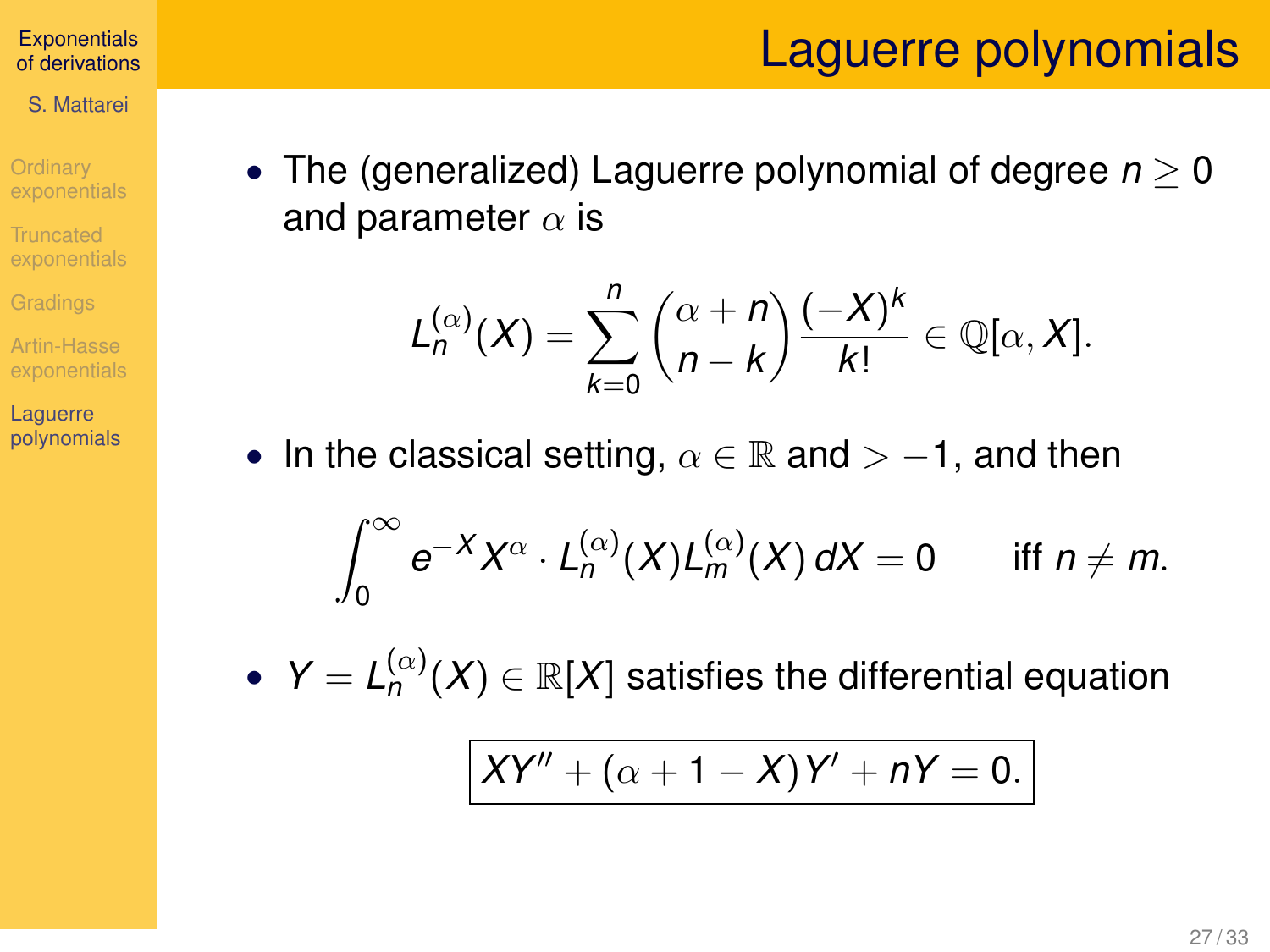### S. Mattarei

**Ordinary** [exponentials](#page-3-0)

**Truncated** [exponentials](#page-7-0)

[Gradings](#page-12-0)

Artin-Hasse [exponentials](#page-15-0)

Laguerre [polynomials](#page-20-0)

## Laguerre polynomials modulo *p*

Letting  $p$  be a prime and  $n = p - 1$ , we find

$$
L_{p-1}^{(\alpha)}(X) \equiv (1 - \alpha^{p-1}) \sum_{k=0}^{p-1} \frac{X^k}{(\alpha + k)(\alpha + k - 1) \cdots (\alpha + 1)}
$$

modulo *p*, with its special case

$$
L_{p-1}^{(0)}(X) \equiv E(X) = \sum_{k=0}^{p-1} X^k / k! \pmod{p}.
$$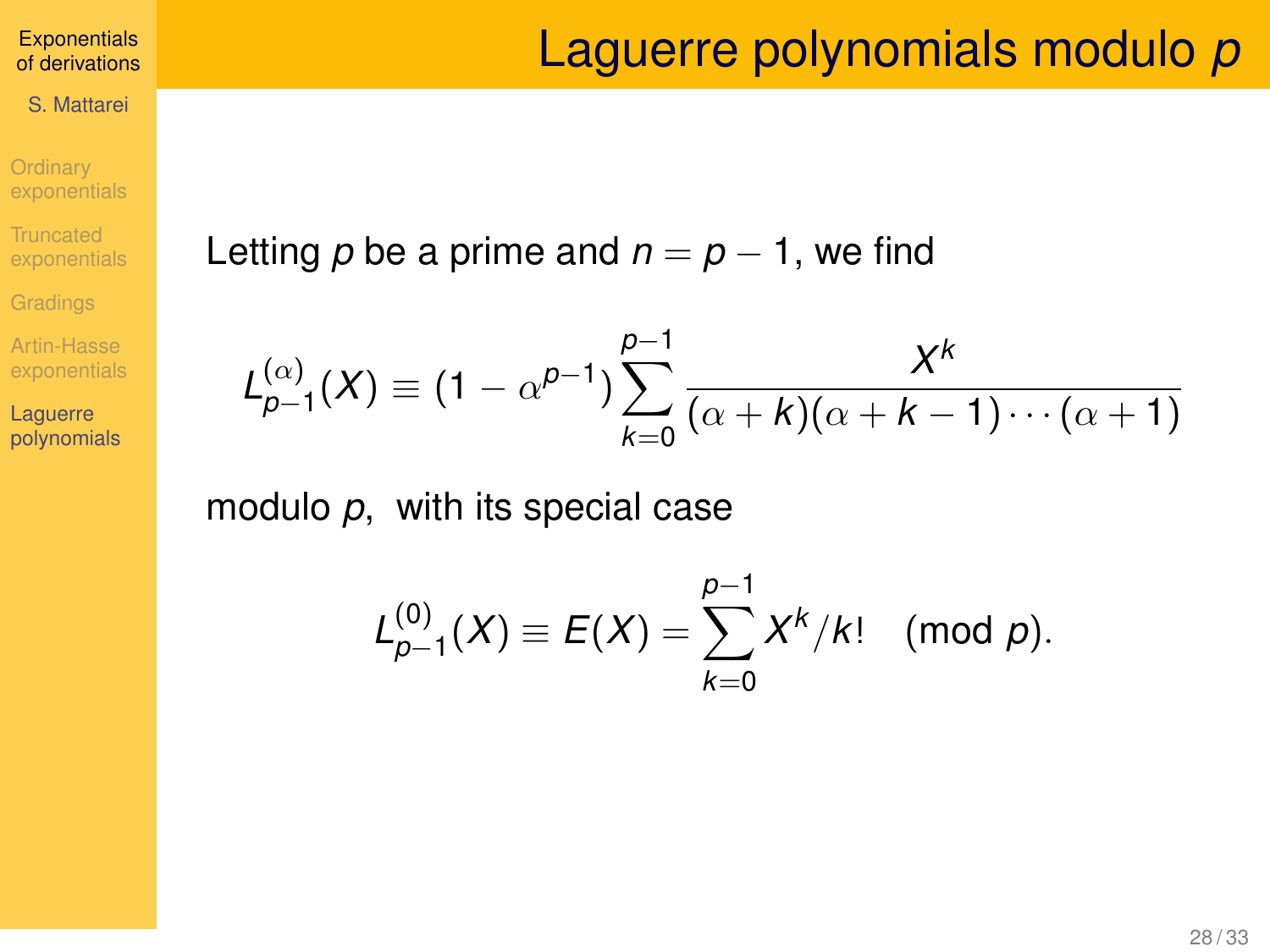S. Mattarei

**Ordinary** 

Truncated

Artin-Hasse

Laguerre [polynomials](#page-20-0)

$$
X\frac{d}{dX}L_{p-1}^{(\alpha)}(X) \equiv (X-\alpha)L_{p-1}^{(\alpha)}(X) + X^p - (\alpha^p - \alpha) \pmod{p}
$$

• This is an analogue modulo *p* of the differential equation  $\textsf{exp}^{\prime} (X) = \textsf{exp} (X).$  For  $\alpha = 0$  it reads

$$
XE'(X) \equiv XE(X) + X^p \pmod{p}.
$$

• Taking a further derivative we would get

$$
XY'' + (\alpha + 1 - X)Y' - Y \equiv 0 \pmod{p}
$$

for  $Y = L_{n-1}^{(\alpha)}$ *p*−1 (*X*), which is the classical differential equation read modulo *p*.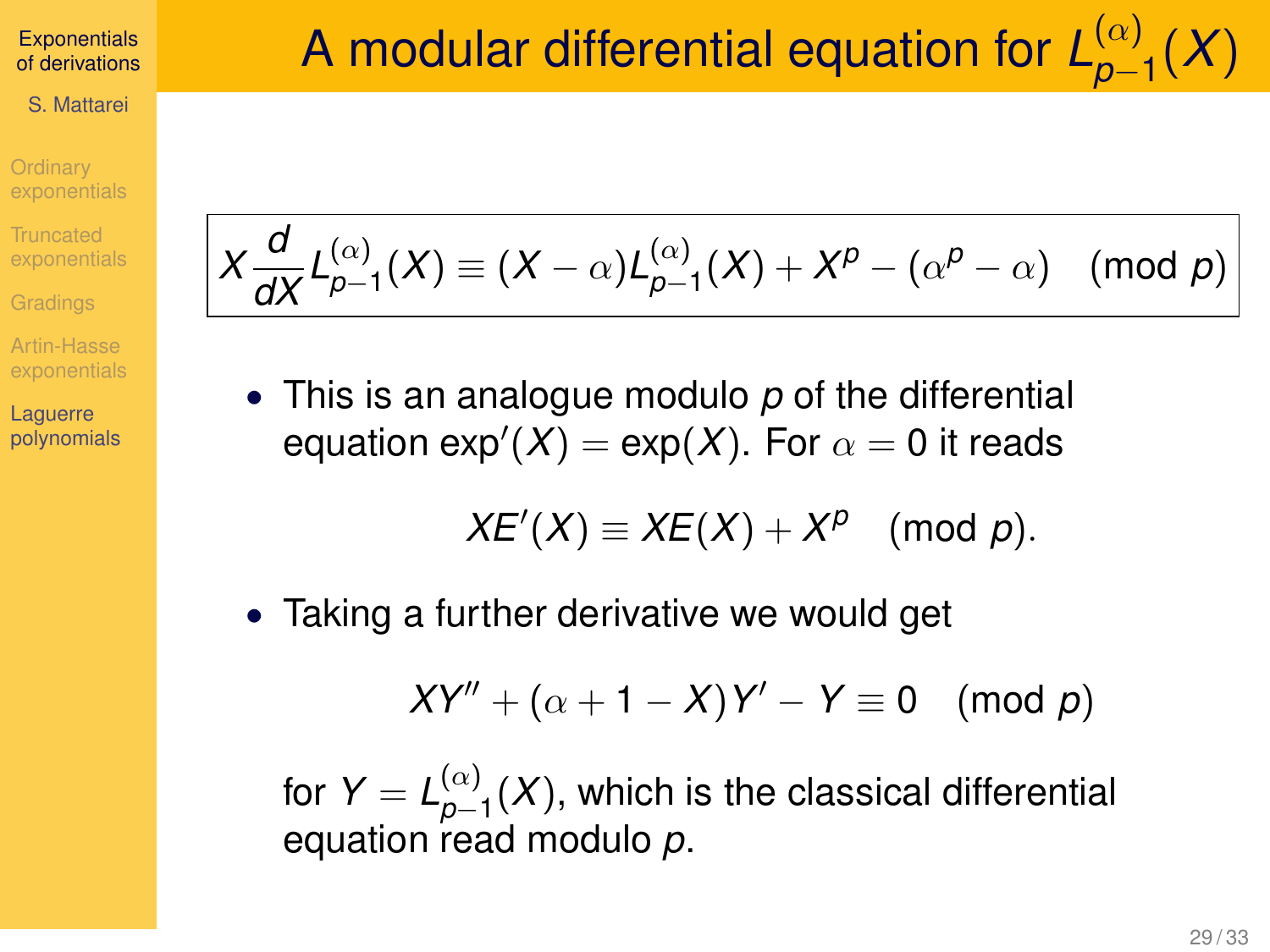S. Mattarei

**Ordinary** 

**Truncated** 

Artin-Hasse

Laguerre [polynomials](#page-20-0) Now we turn the differential equation into an analogue of the functional equation  $exp(X) \cdot exp(Y) = exp(X + Y)$ .

### Theorem

*Let* α, β, *X*, *Y be indeterminates, and consider the subring*  $\mathsf{R}=\mathbb{F}_p[\alpha,\beta,((\alpha+\beta)^{p-1}-1)^{-1}]$  of  $\mathbb{F}_p(\alpha,\beta)$ . Then there *exists rational expressions*  $c_i(\alpha, \beta) \in R$  *such that* 

$$
L_{p-1}^{(\alpha)}(X)L_{p-1}^{(\beta)}(Y) \equiv L_{p-1}^{(\alpha+\beta)}(X+Y) \cdot \left( c_0(\alpha,\beta) + \sum_{i=1}^{p-1} c_i(\alpha,\beta)X^iY^{p-i} \right)
$$

*in R*[X, Y], modulo the ideal generated by  $X^p - (\alpha^p - \alpha)$ *and*  $Y^p - (\beta^p - \beta)$ *.*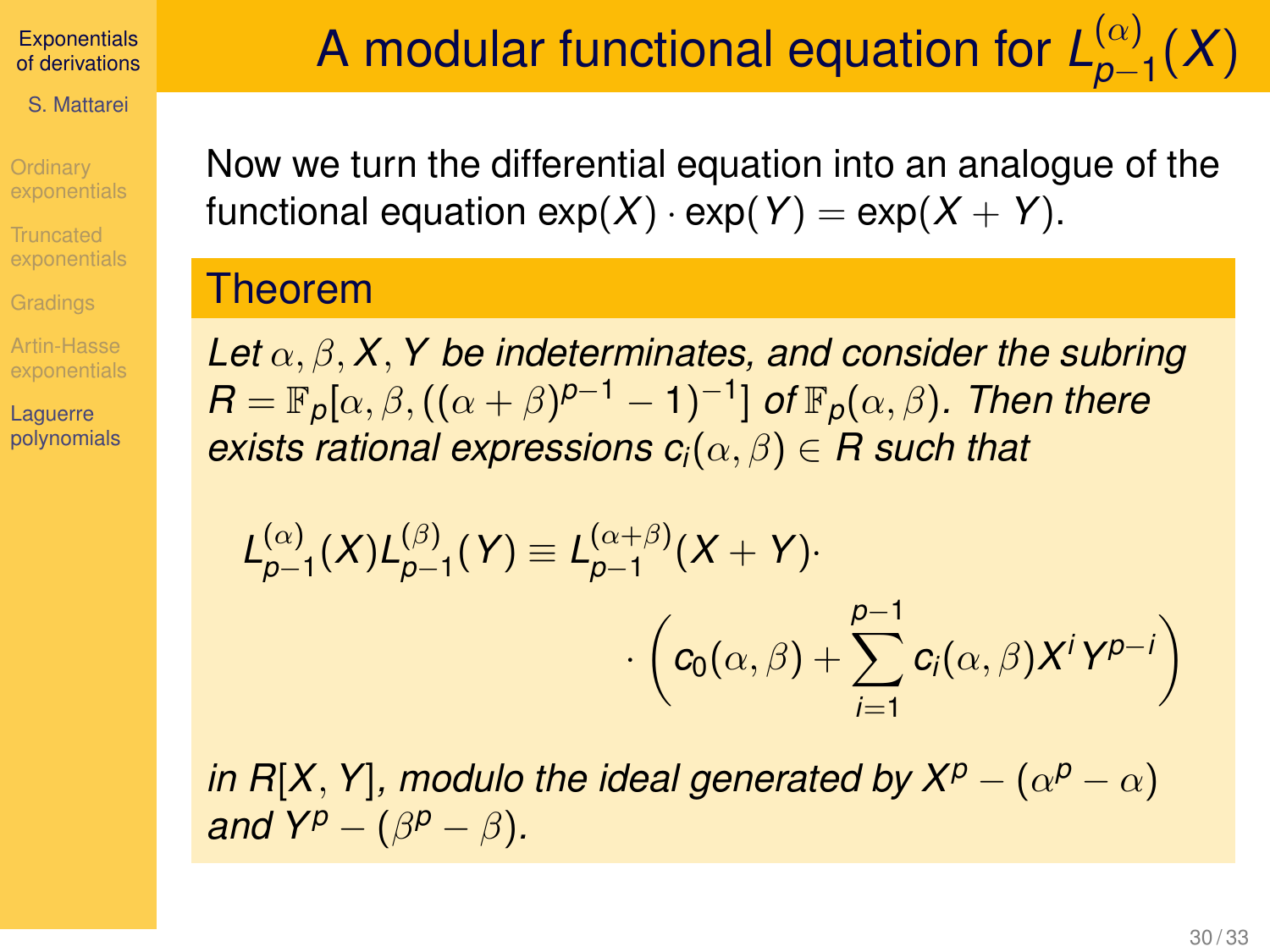S. Mattarei

**Ordinary** 

Truncated

Artin-Hasse

Laguerre [polynomials](#page-20-0)

# Laguerre polynomials and gradings (a model special case)

Theorem (grading switching with  $D^{p^2} = D^p$ )

- Let  $A = \bigoplus_k A_k$  be a  $\mathbb{Z}/m\mathbb{Z}$ -grading of A;
- *let D* ∈ Der(*A*)*, homogeneous of degree d, with m* | *pd,* such that  $D^{p^2} = D^p$ ;
- *let A* = L *a*∈F*<sup>p</sup> A* (*a*) *be the decomposition of A into generalized eigenspaces for D;*
- $\mathsf{assuming}\ \mathbb{F}_{p^p} \subseteq \mathsf{F}$ , fix  $\gamma \in \mathsf{F}$  with  $\gamma^p \gamma = 1$ ;
- *let*  $\mathcal{L}_{\mathcal{D}}$  :  $A \rightarrow A$  be the linear map on A whose restriction *to*  $A^{(a)}$  *coincides with*  $L_{p-1}^{(a\gamma)}(D)$ *.*

*Then*  $A = \bigoplus_k \mathcal{L}_{\mathcal{D}}(A_k)$  *is a*  $\mathbb{Z}/m\mathbb{Z}$ *-grading of A.*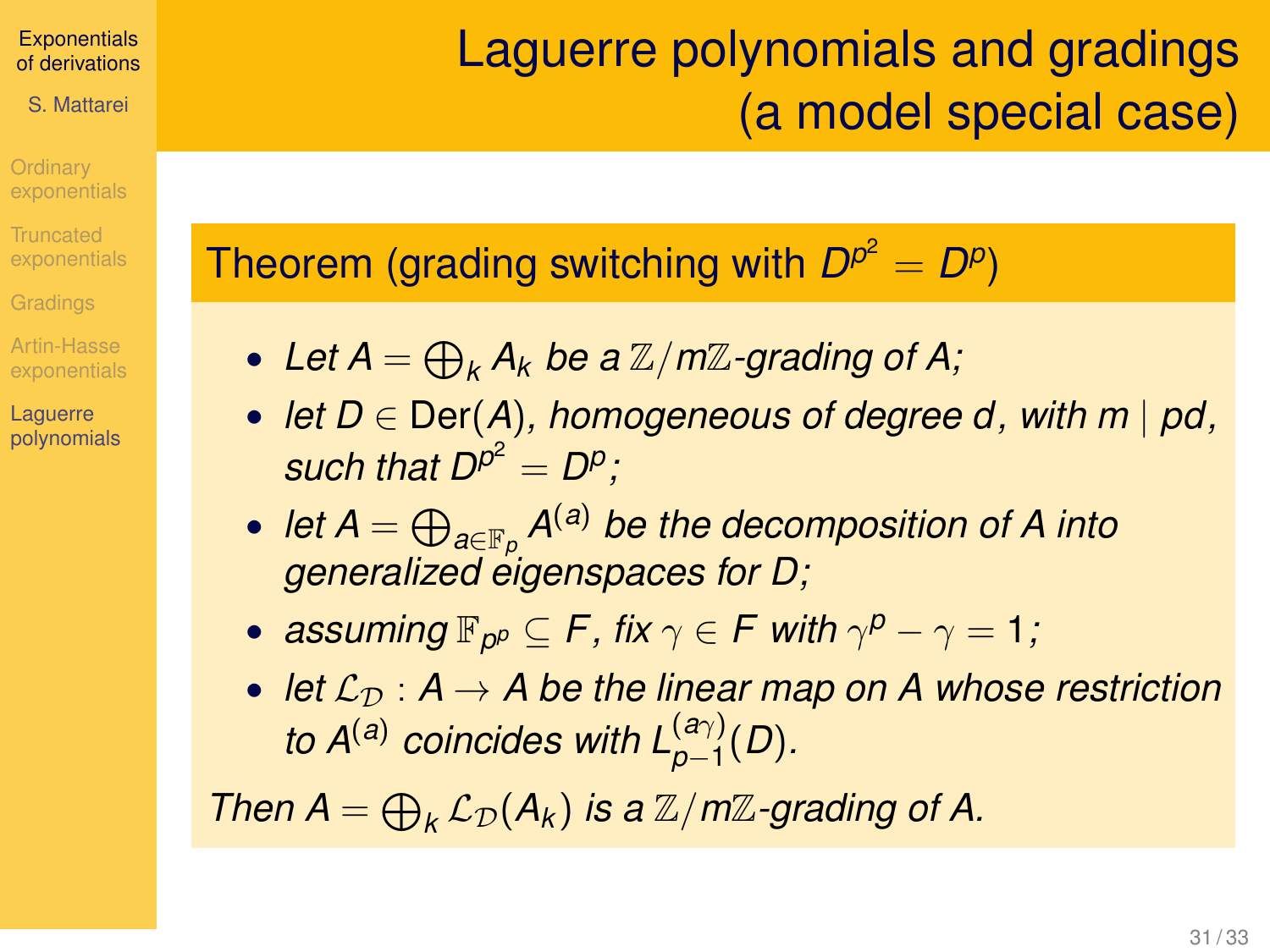### **[Exponentials](#page-0-0)** of derivations S. Mattarei

**Ordinary** Truncated

Artin-Hasse Laguerre [polynomials](#page-20-0) Laguerre polynomials and gradings

## Theorem (general grading switching)

- Let  $A = \bigoplus_k A_k$  be a  $\mathbb{Z}/m\mathbb{Z}$ -grading of A;
- *let D* ∈ Der(*A*)*, homogeneous of degree d, with m* | *pd, such that D<sup>p</sup> r is diagonalizable over F;*
- $\bullet \,\,$  *let A*  $=$   $\bigoplus_{\rho \in \mathbb{F}} \mathcal{A}^{(\rho)}$  *be the decomposition of A into generalized eigenspaces for D;*
- *assuming F large enough, there is a p-polynomial*  $g(T) \in F[T]$ *, such that*  $g(D)^p - g(D) = D^{p^r}$  *;*  $\textit{set h}(T) = \sum_{i=1}^{r-1} T^{p^i}$  ;
- *let*  $\mathcal{L}_D$  :  $A \rightarrow A$  be the linear map on A whose restriction *to A*<sup>( $\rho$ ) *coincides with L* $_{p-1}^{((g(\rho)-h(D))}(D)$ *.*</sup>

*Then*  $A = \bigoplus_k \mathcal{L}_{\mathcal{D}}(A_k)$  *is a*  $\mathbb{Z}/m\mathbb{Z}$ *-grading of A.*